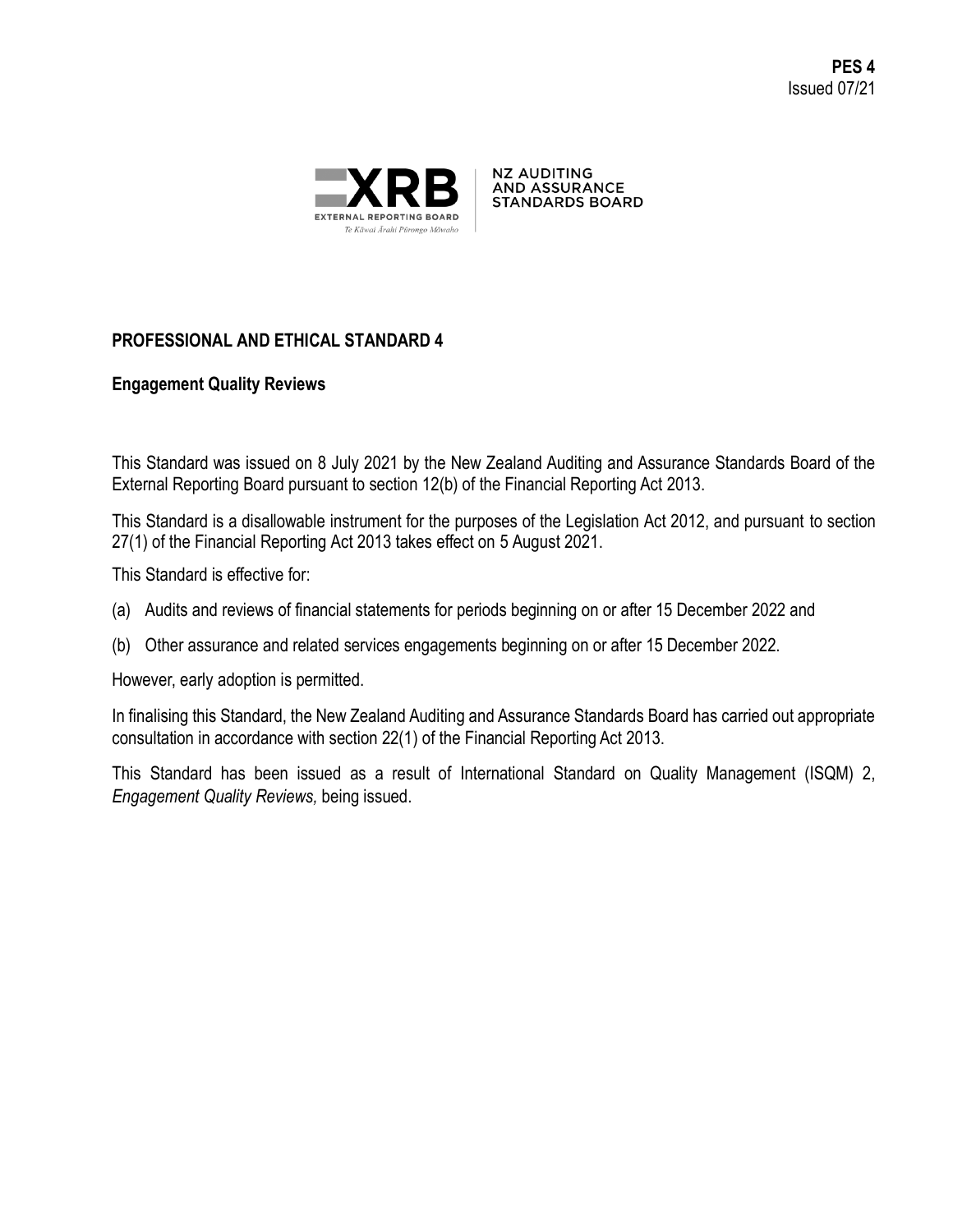## COPYRIGHT

© External Reporting Board ("XRB") 2021

This XRB standard contains copyright material and reproduces, with the permission of the International Federation of Accountants (IFAC), parts of the corresponding international standard issued by the International Auditing and Assurance Standards Board ("IAASB"), and published by IFAC. Reproduction within New Zealand in unaltered form (retaining this notice) is permitted for personal and non-commercial use subject to the inclusion of an acknowledgement of the source.

Requests and enquiries concerning reproduction and rights for commercial purposes within New Zealand should be addressed to the Chief Executive, External Reporting Board at the following email address: [enquiries@xrb.govt.nz](mailto:enquiries@xrb.govt.nz)

All existing rights (including copyrights) in this material outside of New Zealand are reserved by IFAC, with the exception of the right to reproduce for the purposes of personal use or other fair dealing. Further information can be obtained from IFAC at [www.ifac.org](http://www.ifac.org/) or by writing to [permissions@ifac.org](mailto:permissions@ifac.org)

ISBN 978-1-99-100509-0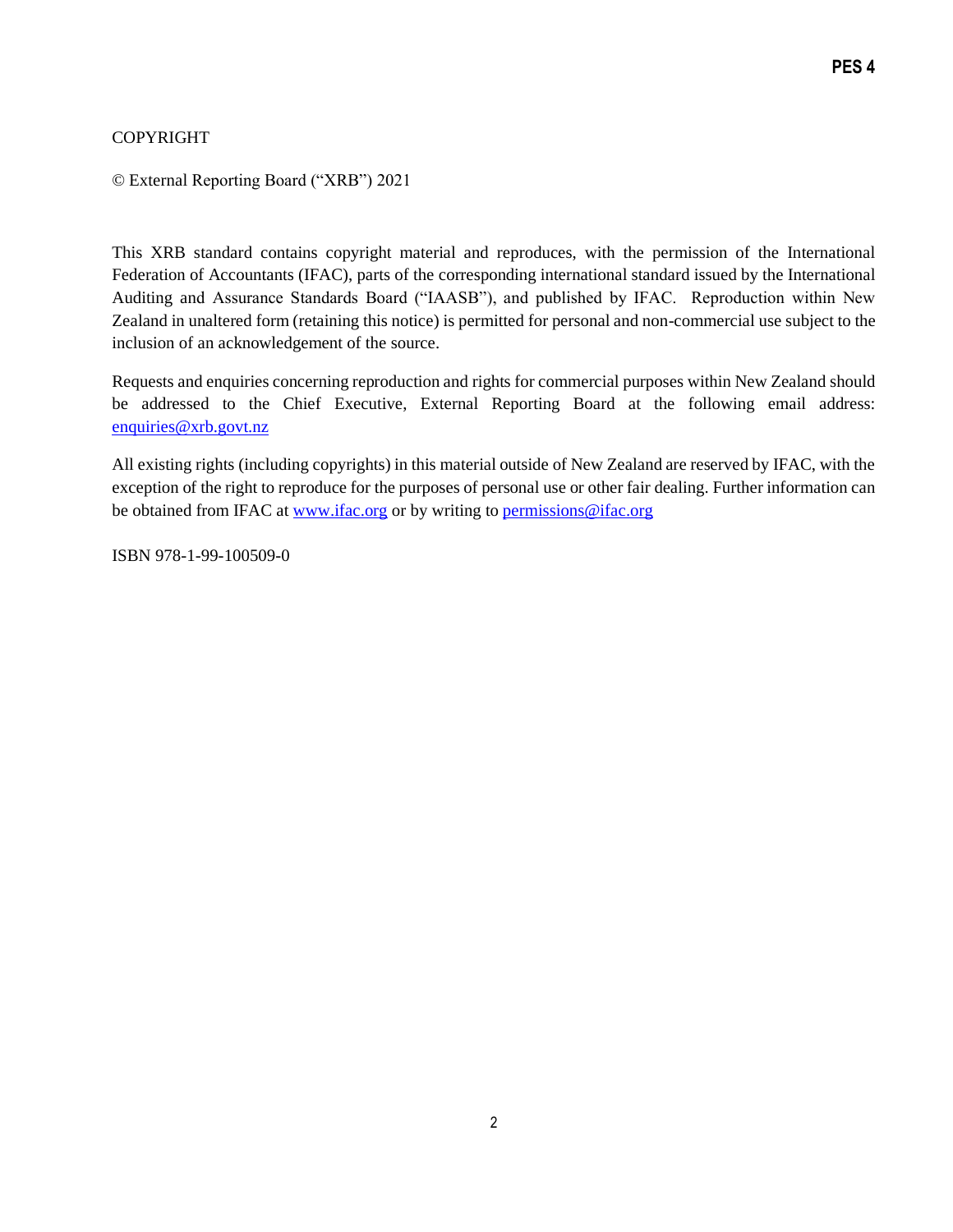#### PROFESSIONAL AND ETHICAL STANDARD 4

#### **ENGAGEMENT QUALITY REVIEWS**

*Issued by the New Zealand Auditing and Assurance Standards Board* 

#### **CONTENTS**

## Paragraph

| <b>Introduction</b>                                                            |           |
|--------------------------------------------------------------------------------|-----------|
|                                                                                | $1-4$     |
| The Firm's System of Quality Management and Role of Engagement Quality Reviews | $5-9$     |
|                                                                                | 10        |
|                                                                                | 11        |
|                                                                                | 12        |
|                                                                                | 13        |
| <b>Requirements</b>                                                            |           |
|                                                                                | $14-16$   |
|                                                                                | $17 - 23$ |
|                                                                                | $24 - 27$ |
|                                                                                | 28-30     |
| <b>Application and Other Explanatory Material</b>                              |           |
|                                                                                |           |
|                                                                                |           |
|                                                                                |           |
| Accompanying Attachment: Conformity to the International Standards on Auditing |           |

Professional and Ethical Standard (PES) 4, *Engagement Quality Reviews,* should be read in conjunction with Professional and Ethical Standard 3, *Quality Management for Firms that Perform Audits or Reviews of Financial Statements, or Other Assurance or Related Services Engagements*.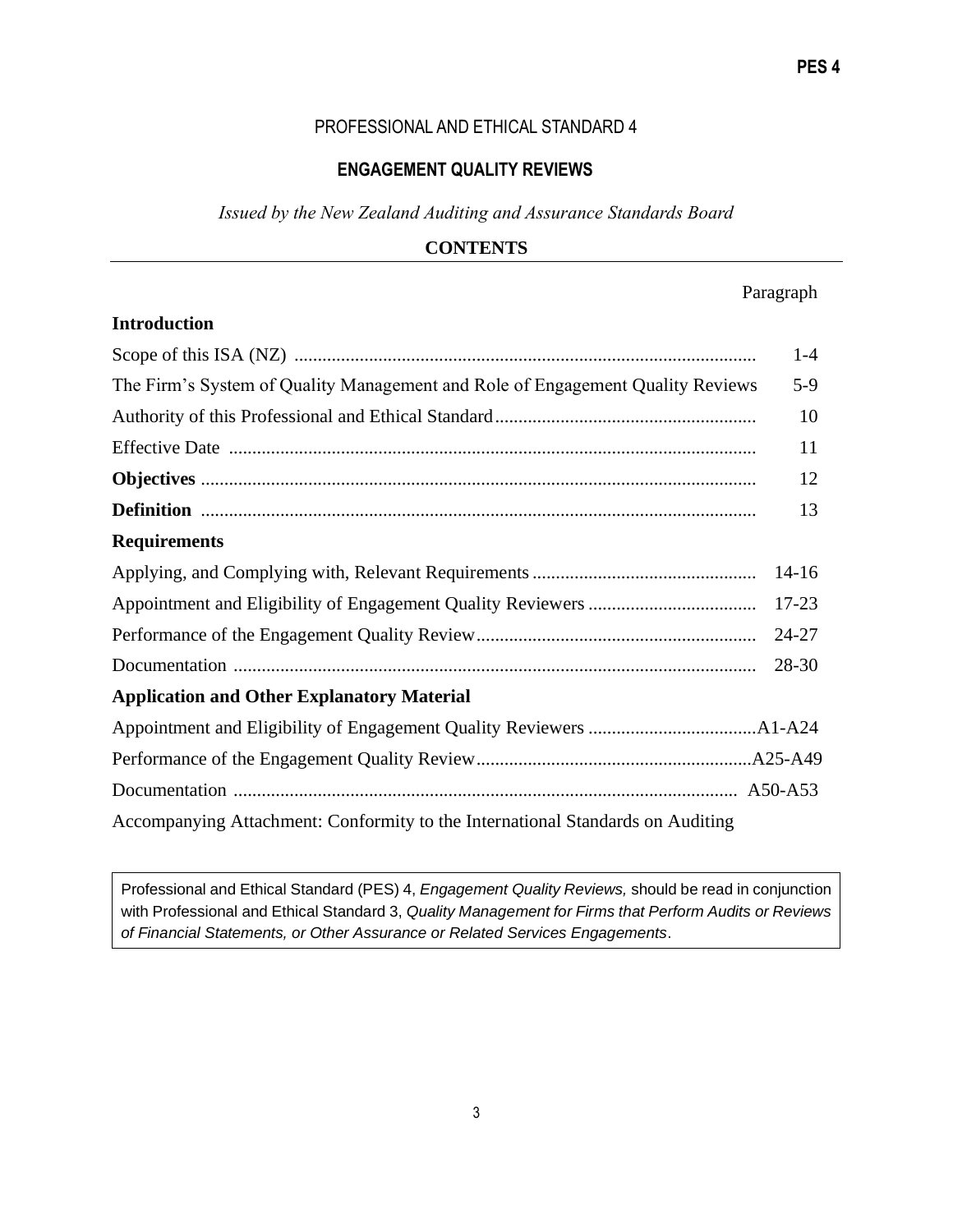# **Introduction**

# **Scope of this Professional and Ethical Standard**

- 1. This Professional and Ethical Standard (PES) deals with:
	- (a) The appointment and eligibility of the engagement quality reviewer; and
	- (b) The engagement quality reviewer's responsibilities relating to the performance and documentation of an engagement quality review.
- 2. This PES applies to all engagements for which an engagement quality review is required to be performed in accordance with Professional and Ethical Standard  $3<sup>1</sup>$ . This PES is premised on the basis that the firm is subject to PES 3 or to national requirements that are at least as demanding. This PES is to be read in conjunction with relevant ethical requirements.
- 3. An engagement quality review performed in accordance with this PES is a specified response that is designed and implemented by the firm in accordance with PES  $3<sup>2</sup>$ . The performance of an engagement quality review is undertaken at the engagement level by the engagement quality reviewer on behalf of the firm.

# *Scalability*

4. The nature, timing and extent of the engagement quality reviewer's procedures required by this PES vary depending on the nature and circumstances of the engagement or the entity. For example, the engagement quality reviewer's procedures would likely be less extensive for engagements involving fewer significant judgements made by the engagement team.

# **The Firm's System of Quality Management and Role of Engagement Quality Reviews**

- 5. PES 3 establishes the firm's responsibilities for its system of quality management and requires the firm to design and implement responses to address the quality risks in a manner that is based on, and responsive to, the reasons for the assessments given to the quality risks.**<sup>3</sup>** The specified responses in PES 3 include establishing policies or procedures addressing engagement quality reviews in accordance with this PES.
- 6. The firm is responsible for designing, implementing and operating the system of quality management. Under PES 3, the objective of the firm is to design, implement and operate a system of quality management for audits or reviews of financial statements, or other assurance or related services engagements performed by the firm, that provides the firm with reasonable assurance that:
	- (a) The firm and its personnel fulfill their responsibilities in accordance with professional standards and applicable legal and regulatory requirements, and conduct engagements in accordance with such standards and requirements; and

<sup>1</sup> Professional and Ethical Standard 3, *Quality Management for Firms that Perform Audits or Reviews of Financial Statements, or Other Assurance or Related Services Engagements*, paragraph 34(f)

<sup>&</sup>lt;sup>2</sup> PES 3, paragraph  $34(f)$ 

PES 3, paragraph 26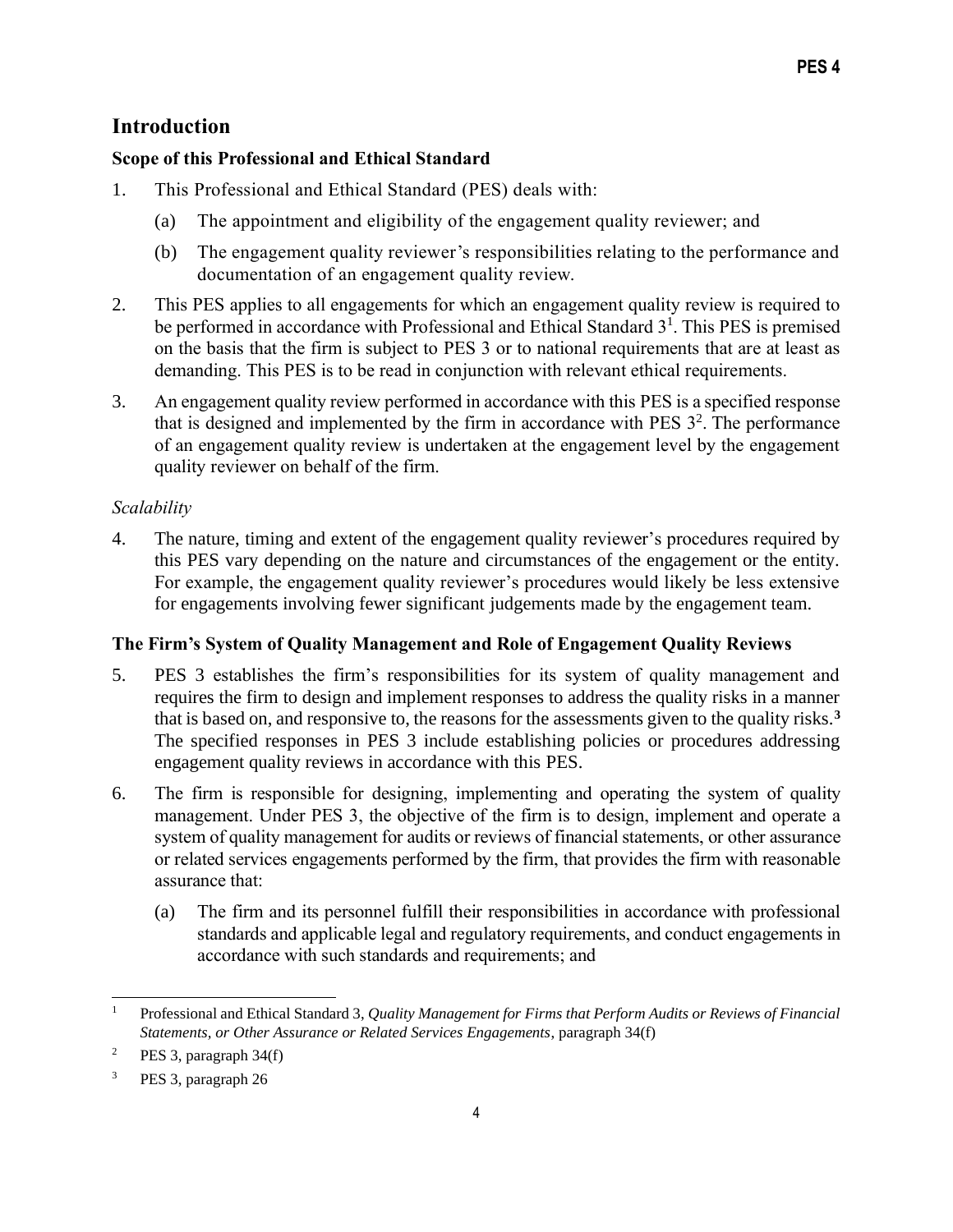- (b) Engagement reports issued by the firm or engagement partners are appropriate in the circumstances.<sup>4</sup>
- 7. As explained in PES  $3<sup>5</sup>$ , the public interest is served by the consistent performance of quality engagements. Quality engagements are achieved through planning and performing engagements and reporting on them in accordance with professional standards and applicable legal and regulatory requirements. Achieving the objectives of those standards and complying with the requirements of applicable law or regulation involves exercising professional judgement and, when applicable to the type of engagement, exercising professional scepticism.
- 8. An engagement quality review is an objective evaluation of the significant judgements made by the engagement team and the conclusions reached thereon. The engagement quality reviewer's evaluation of significant judgements is performed in the context of professional standards and applicable legal and regulatory requirements. However, an engagement quality review is not intended to be an evaluation of whether the entire engagement complies with professional standards and applicable legal and regulatory requirements, or with the firm's policies or procedures.
- 9. The engagement quality reviewer is not a member of the engagement team. The performance of an engagement quality review does not change the responsibilities of the engagement partner for managing and achieving quality on the engagement, or for the direction and supervision of the members of the engagement team and the review of their work. The engagement quality reviewer is not required to obtain evidence to support the opinion or conclusion on the engagement, but the engagement team may obtain further evidence in responding to matters raised during the engagement quality review.

#### **Authority of this Professional and Ethical Standard**

10. This PES contains the objective for the firm in following this PES, and requirements designed to enable the firm and the engagement quality reviewer to meet that stated objective. In addition, this PES contains related guidance in the form of application and other explanatory material and introductory material that provides context relevant to a proper understanding of this PES, and definitions. PES  $3<sup>6</sup>$  explains the terms objective, requirements, application and other explanatory material, introductory material, and definitions.

#### **Effective Date**

- 11. This PES is effective for:
	- (a) Audits and reviews of financial statements for periods beginning on or after 15 December 2022 and

<sup>4</sup> PES 3, paragraph 14

<sup>5</sup> PES 3, paragraph 15

PES 3, paragraphs 12 and A6–A9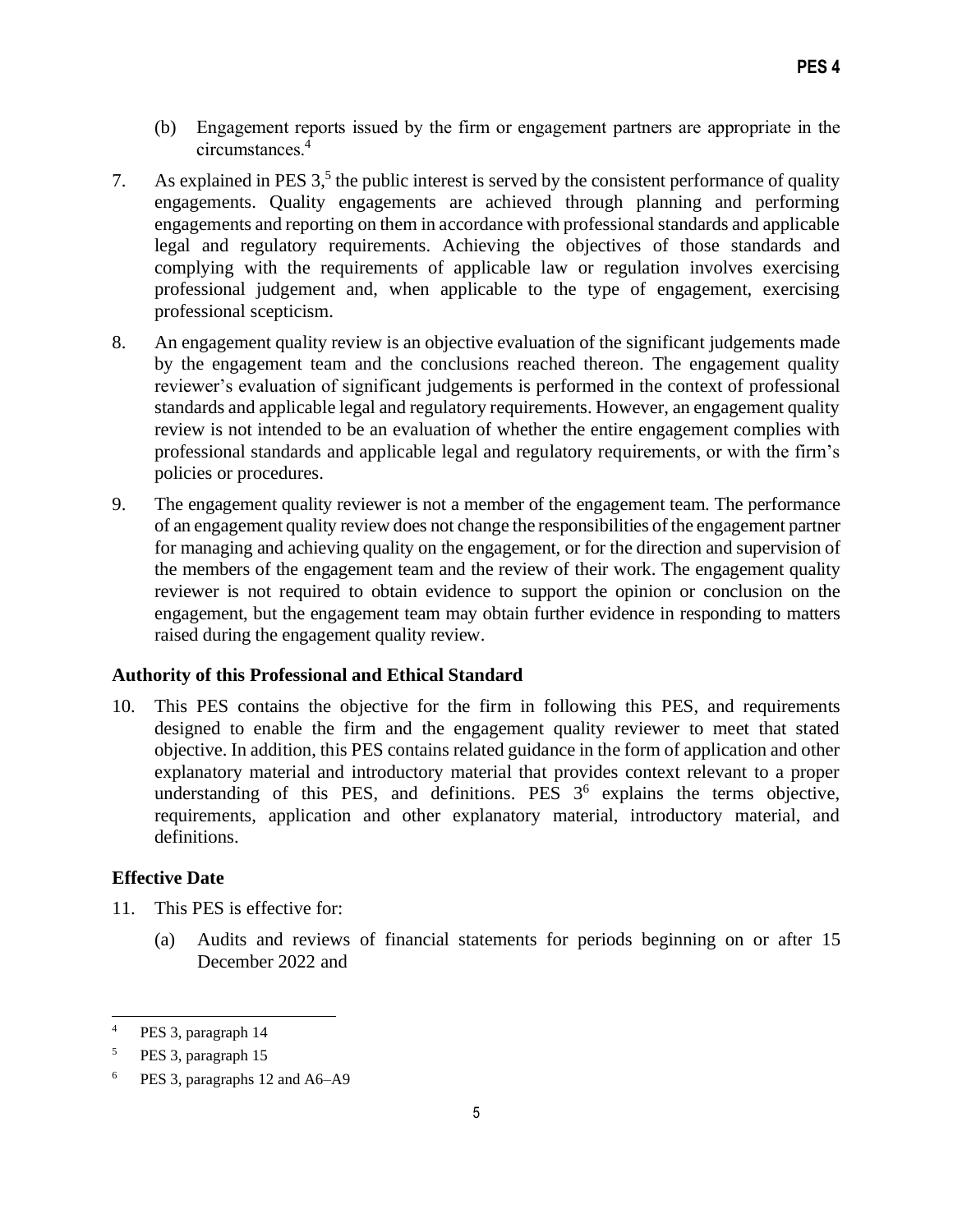(b) Other assurance and related services engagements beginning on or after 15 December 2022.

# **Objective**

12. The objective of the firm, through appointing an eligible engagement quality reviewer, is to perform an objective evaluation of the significant judgements made by the engagement team and the conclusions reached thereon.

# **Definitions**

- 13. For purposes of this PES, the following terms have the meanings attributed below:
	- (a) Engagement quality review An objective evaluation of the significant judgements made by the engagement team and the conclusions reached thereon, performed by the engagement quality reviewer and completed on or before the date of the engagement report.
	- (b) Engagement quality reviewer  $-$  A partner, other individual in the firm, or an external individual, appointed by the firm to perform the engagement quality review.
	- (c) Relevant ethical requirements Principles of professional ethics and ethical requirements that are applicable to an assurance practitioner when undertaking the engagement quality review. Relevant ethical requirements ordinarily comprise the provisions of the Professional and Ethical Standard 1 *International Code of Ethics for Assurance Practitioners (including International Independence Standards) (New Zealand)* related to audits or reviews of financial statements, or other assurance or related services engagements, together with national requirements that are more restrictive. (Ref: Para. A12–A15)

# **Requirements**

# **Applying, and Complying with, Relevant Requirements**

- 14. The firm and the engagement quality reviewer shall have an understanding of this PES, including the application and other explanatory material, to understand the objective of this PES and to properly apply the requirements relevant to them.
- 15. The firm or the engagement quality reviewer, as applicable, shall comply with each requirement of this PES, unless the requirement is not relevant in the circumstances of the engagement.
- 16. The proper application of the requirements is expected to provide a sufficient basis for the achievement of the objective of this standard. However, if the firm or the engagement quality reviewer determines that the application of the relevant requirements does not provide a sufficient basis for the achievement of the objective of this standard, the firm or the engagement quality reviewer, as applicable, shall take further actions to achieve the objective.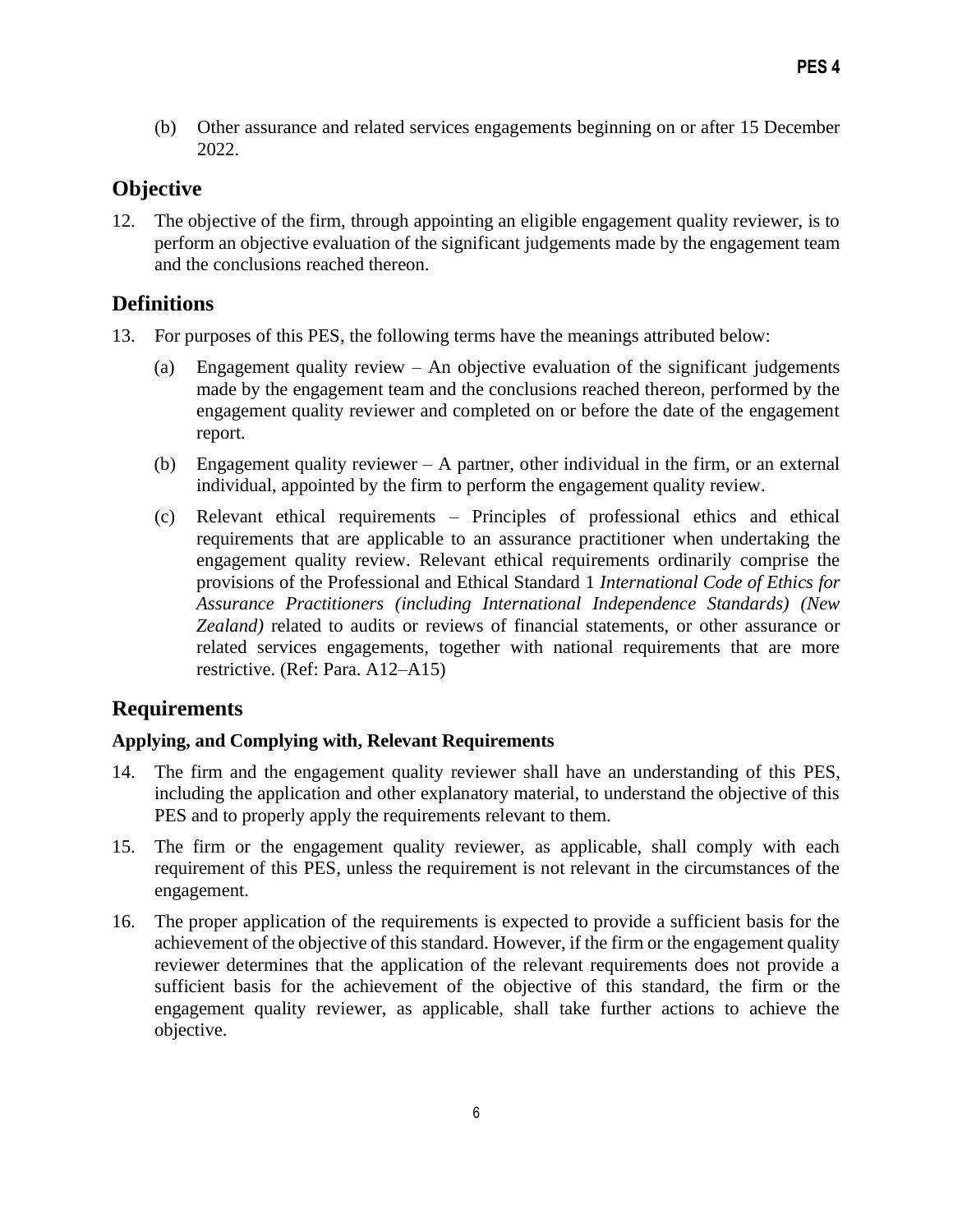## **Appointment and Eligibility of Engagement Quality Reviewers**

- 17. The firm shall establish policies or procedures that require the assignment of responsibility for the appointment of engagement quality reviewers to an individual(s) with the competence, capabilities and appropriate authority within the firm to fulfill the responsibility. Those policies or procedures shall require such individual(s) to appoint the engagement quality reviewer. (Ref: Para. A1–A3)
- 18. The firm shall establish policies or procedures that set forth the criteria for eligibility to be appointed as an engagement quality reviewer. Those policies or procedures shall require that the engagement quality reviewer not be a member of the engagement team, and: (Ref: Para. A4)
	- (a) Has the competence and capabilities, including sufficient time, and the appropriate authority to perform the engagement quality review; (Ref: Para. A5–A11)
	- (b) Complies with relevant ethical requirements, including in relation to threats to objectivity and independence of the engagement quality reviewer; and (Ref: Para. A12–A15)
	- (c) Complies with provisions of law and regulation, if any, that are relevant to the eligibility of the engagement quality reviewer. (Ref: Para. A16)
- 19. The firm's policies or procedures established in accordance with paragraph 18(b) shall also address threats to objectivity created by an individual being appointed as an engagement quality reviewer after previously serving as the engagement partner. Such policies or procedures shall specify a cooling-off period of two years, or a longer period if required by relevant ethical requirements, before the engagement partner can assume the role of engagement quality reviewer. (Ref: Para. A17–A18)
- 20. The firm shall establish policies or procedures that set forth the criteria for eligibility of individuals who assist the engagement quality reviewer. Those policies or procedures shall require that such individuals not be members of the engagement team, and:
	- (a) Have the competence and capabilities, including sufficient time, to perform the duties assigned to them; and (Ref: Para. A19)
	- (b) Comply with relevant ethical requirements, including in relation to threats to their objectivity and independence and, if applicable, the provisions of law and regulation. (Ref: Para. A20–A21)
- 21. The firm shall establish policies or procedures that:
	- (a) Require the engagement quality reviewer to take overall responsibility for the performance of the engagement quality review; and
	- (b) Address the engagement quality reviewer's responsibility for determining the nature, timing and extent of the direction and supervision of the individuals assisting in the review, and the review of their work. (Ref: Para. A22)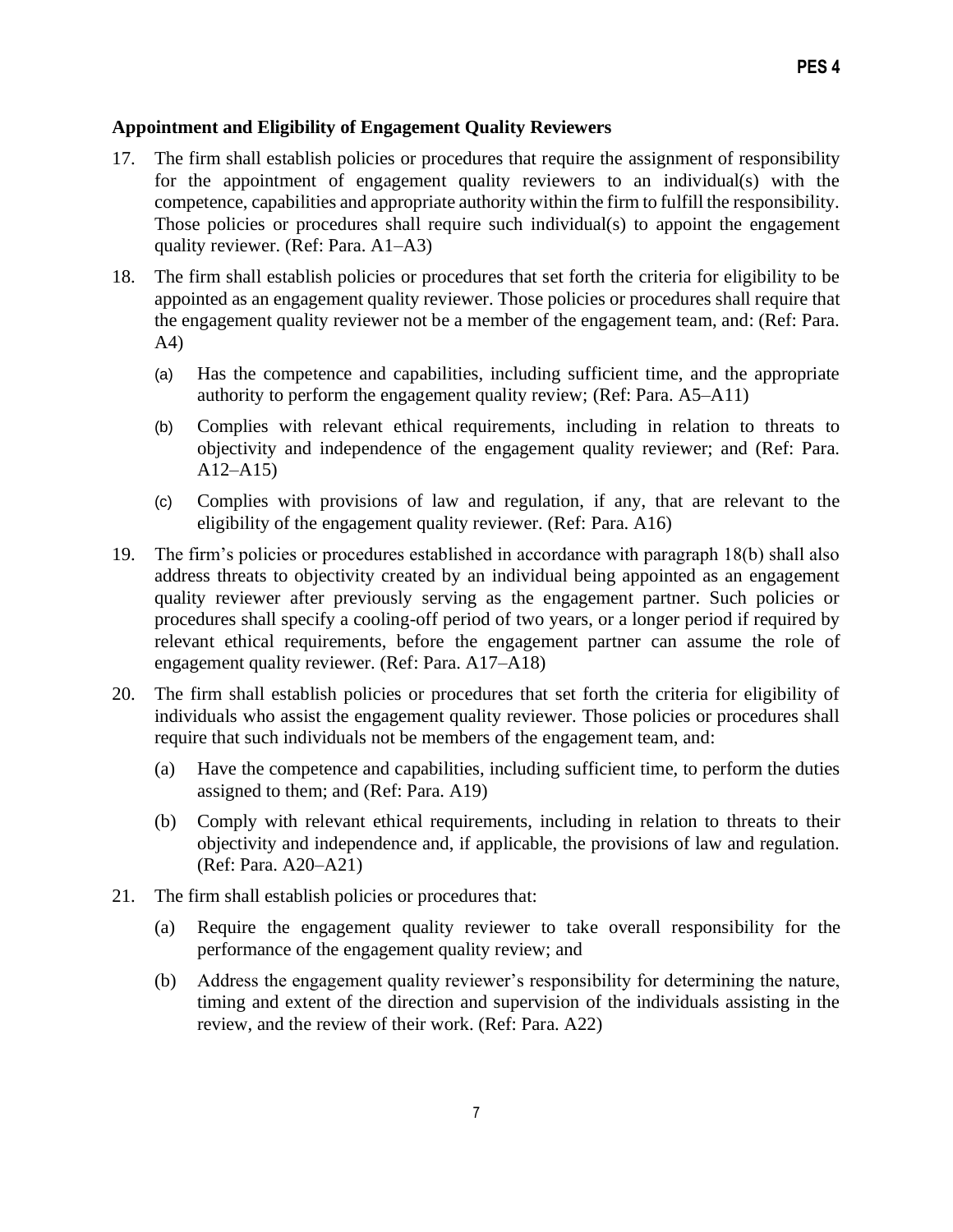# *Impairment of the Engagement Quality Reviewer's Eligibility to Perform the Engagement Quality Review*

- 22. The firm shall establish policies or procedures that address circumstances in which the engagement quality reviewer's eligibility to perform the engagement quality review is impaired and the appropriate actions to be taken by the firm, including the process for identifying and appointing a replacement in such circumstances. (Ref: Para. A23)
- 23. When the engagement quality reviewer becomes aware of circumstances that impair the engagement quality reviewer's eligibility, the engagement quality reviewer shall notify the appropriate individual(s) in the firm, and: (Ref: Para. A24)
	- (a) If the engagement quality review has not commenced, decline the appointment to perform the engagement quality review; or
	- (b) If the engagement quality review has commenced, discontinue the performance of the engagement quality review.

## **Performance of the Engagement Quality Review**

- 24. The firm shall establish policies or procedures regarding the performance of the engagement quality review that address:
	- (a) The engagement quality reviewer's responsibilities to perform procedures in accordance with paragraphs 25–26 at appropriate points in time during the engagement to provide an appropriate basis for an objective evaluation of the significant judgements made by the engagement team and the conclusions reached thereon;
	- (b) The responsibilities of the engagement partner in relation to the engagement quality review, including that the engagement partner is precluded from dating the engagement report until notification has been received from the engagement quality reviewer in accordance with paragraph 27 that the engagement quality review is complete; and (Ref: Para. A25–A26)
	- (c) Circumstances when the nature and extent of engagement team discussions with the engagement quality reviewer about a significant judgement give rise to a threat to the objectivity of the engagement quality reviewer, and appropriate actions to take in these circumstances. (Ref: Para. A27)
- 25. In performing the engagement quality review, the engagement quality reviewer shall: (Ref: Para. A28–A33)
	- (a) Read, and obtain an understanding of, information communicated by: (Ref: Para. A34)
		- (i) The engagement team regarding the nature and circumstances of the engagement and the entity; and
		- (ii) The firm related to the firm's monitoring and remediation process, in particular identified deficiencies that may relate to, or affect, the areas involving significant judgements made by the engagement team.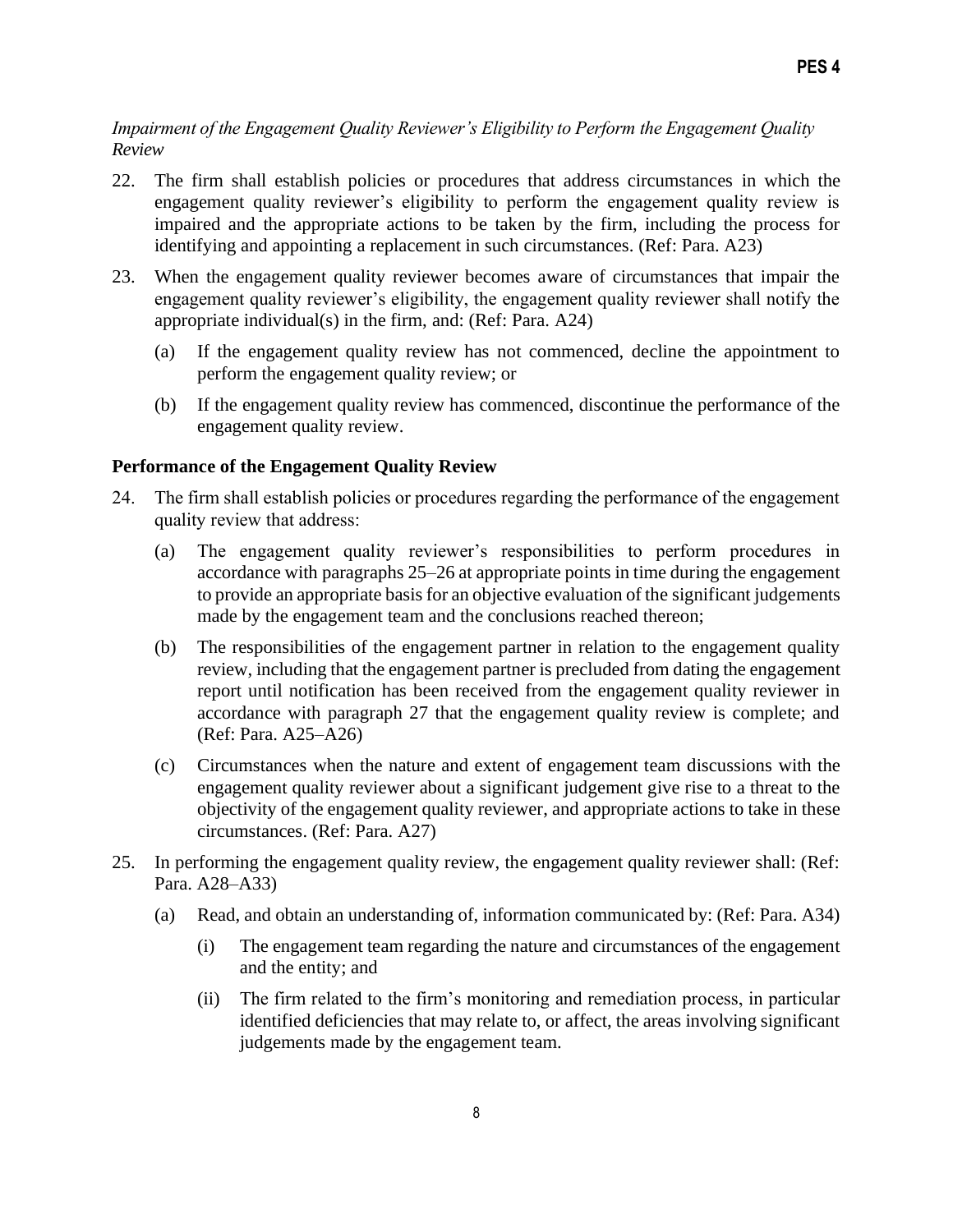- (b) Discuss with the engagement partner and, if applicable, other members of the engagement team, significant matters and significant judgements made in planning, performing and reporting on the engagement. (Ref: Para. A35–A38)
- (c) Based on the information obtained in (a) and (b), review selected engagement documentation relating to the significant judgements made by the engagement team and evaluate: (Ref: Para. A39–A43)
	- (i) The basis for making those significant judgements, including, when applicable to the type of engagement, the exercise of professional scepticism by the engagement team;
	- (ii) Whether the engagement documentation supports the conclusions reached; and
	- (iii) Whether the conclusions reached are appropriate.
- (d) For audits of financial statements, evaluate the basis for the engagement partner's determination that relevant ethical requirements relating to independence have been fulfilled. (Ref: Para. A44)
- (e) Evaluate whether appropriate consultation has taken place on difficult or contentious matters or matters involving differences of opinion and the conclusions arising from those consultations. (Ref: Para. A45)
- (f) For audits of financial statements, evaluate the basis for the engagement partner's determination that the engagement partner's involvement has been sufficient and appropriate throughout the audit engagement such that the engagement partner has the basis for determining that the significant judgements made and the conclusions reached are appropriate given the nature and circumstances of the engagement. (Ref: Para. A46)
- (g) Review:
	- (i) For audits of financial statements, the financial statements and the auditor's report thereon, including, if applicable, the description of the key audit matters; (Ref: Para. A47)
	- (ii) For review engagements, the financial statements or financial information and the engagement report thereon; or (Ref: Para. A47)
	- (iii) For other assurance and related services engagements, the engagement report, and when applicable, the subject matter information. (Ref: Para. A48)
- 26. The engagement quality reviewer shall notify the engagement partner if the engagement quality reviewer has concerns that the significant judgements made by the engagement team, or the conclusions reached thereon, are not appropriate. If such concerns are not resolved to the engagement quality reviewer's satisfaction, the engagement quality reviewer shall notify an appropriate individual(s) in the firm that the engagement quality review cannot be completed. (Ref: Para. A49)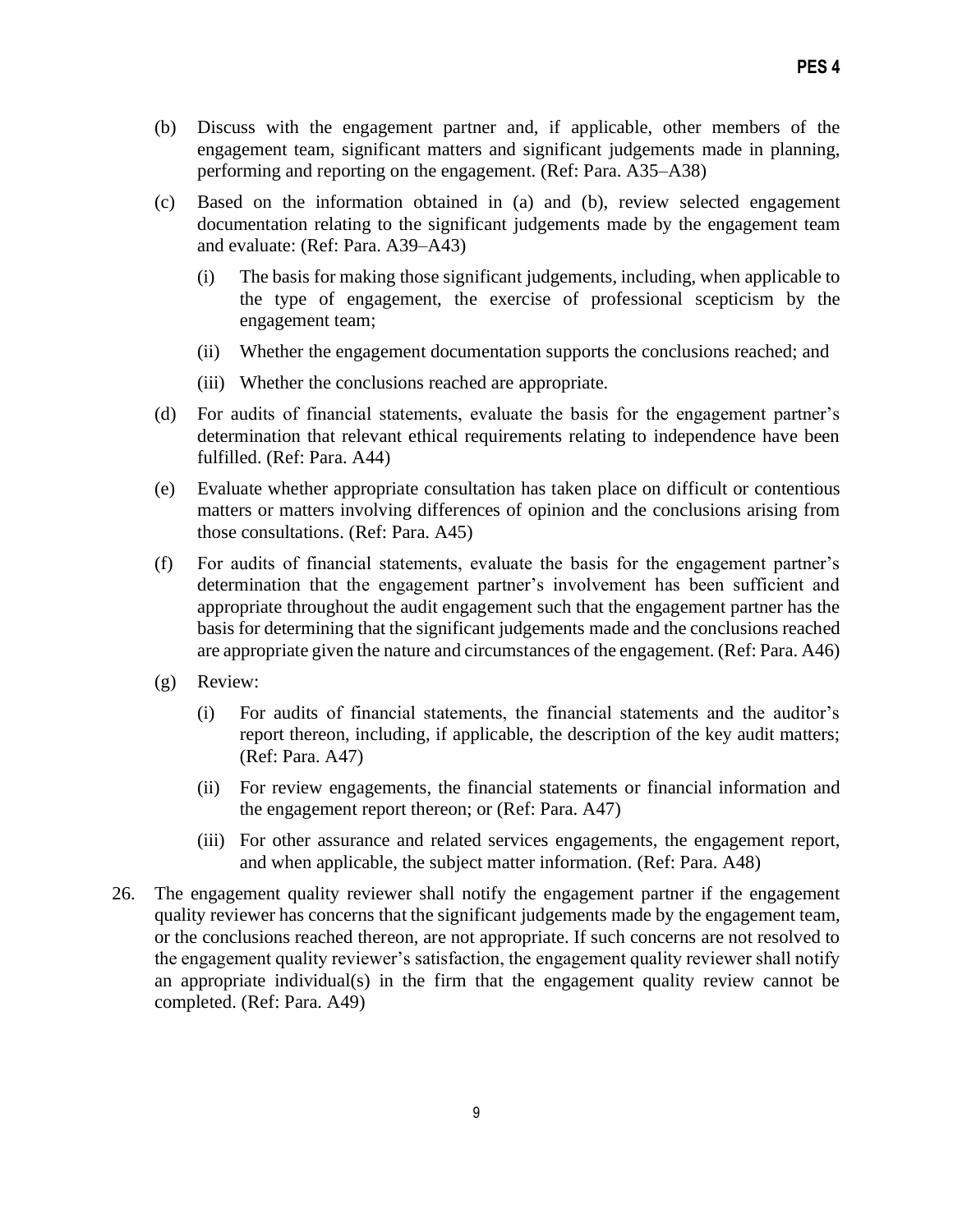# *Completion of the Engagement Quality Review*

27. The engagement quality reviewer shall determine whether the requirements in this PES with respect to the performance of the engagement quality review have been fulfilled, and whether the engagement quality review is complete. If so, the engagement quality reviewer shall notify the engagement partner that the engagement quality review is complete.

#### **Documentation**

- 28. The firm shall establish policies or procedures that require the engagement quality reviewer to take responsibility for documentation of the engagement quality review. (Ref: Para. A50)
- 29. The firm shall establish policies or procedures that require documentation of the engagement quality review in accordance with paragraph 30, and that such documentation be included with the engagement documentation.
- 30. The engagement quality reviewer shall determine that the documentation of the engagement quality review is sufficient to enable an experienced practitioner, having no previous connection with the engagement, to understand the nature, timing and extent of the procedures performed by the engagement quality reviewer and, when applicable, individuals who assisted the reviewer, and the conclusions reached in performing the review. The engagement quality reviewer also shall determine that the documentation of the engagement quality review includes: (Ref: Para. A51–A53)
	- (a) The names of the engagement quality reviewer and individuals who assisted with the engagement quality review;
	- (b) An identification of the engagement documentation reviewed;
	- (c) The basis for the engagement quality reviewer's determination in accordance with paragraph 27;
	- (d) The notifications required in accordance with paragraphs 26 and 27; and
	- (e) The date of completion of the engagement quality review.

\*\*\*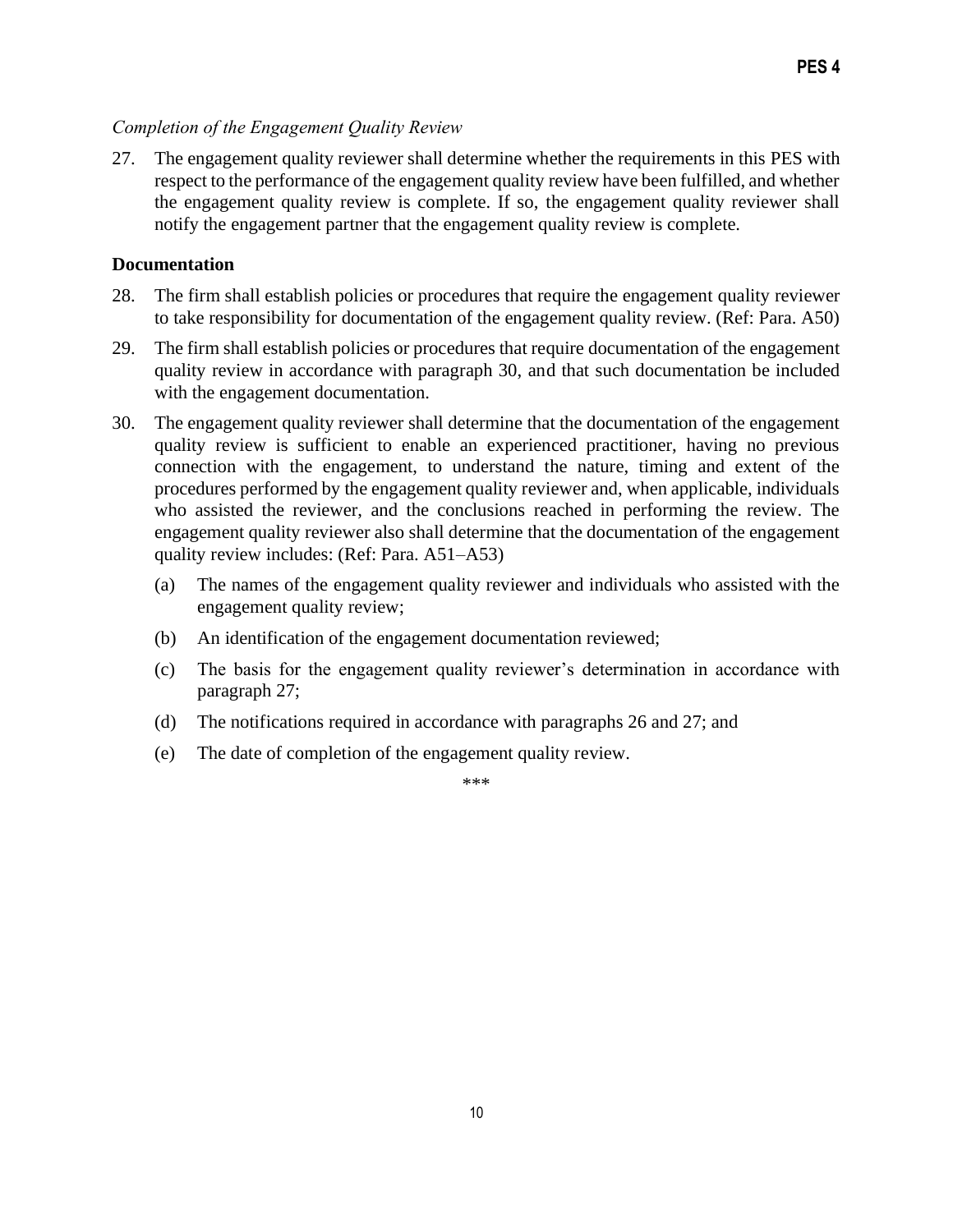## **Application and Other Explanatory Material**

### **Appointment and Eligibility of Engagement Quality Reviewers**

Assignment of Responsibility for the Appointment of Engagement Quality Reviewers (Ref: Para. 17)

- A1. Competence and capabilities that are relevant to an individual's ability to fulfill responsibility for the appointment of the engagement quality reviewer may include appropriate knowledge about:
	- The responsibilities of an engagement quality reviewer;
	- The criteria in paragraphs 18 and 19 regarding the eligibility of engagement quality reviewers; and
	- The nature and circumstances of the engagement or the entity subject to an engagement quality review, including the composition of the engagement team.
- A2. The firm's policies or procedures may specify that the individual responsible for the appointment of engagement quality reviewers not be a member of the engagement team for which an engagement quality review is to be performed. However, in certain circumstances (e.g., in the case of a smaller firm or a sole practitioner), it may not be practicable for an individual other than a member of the engagement team to appoint the engagement quality reviewer.
- A3. [Amended by the NZAuASB]
- NZA3.1. The firm may assign more than one individual to be responsible for appointing engagement quality reviewers. For example, the firm's policies or procedures may specify a different process for appointing engagement quality reviewers for audits of FMC reporting entities considered to have a higher level of public accountability than for audits of non- FMC reporting entities considered to have a higher level of public accountability entities or other engagements, with different individuals responsible for each process.

#### *Eligibility of the Engagement Quality Reviewer* (Ref: Para. 18)

A4. In some circumstances, for example, in the case of a smaller firm or a sole practitioner, there may not be a partner or other individual in the firm who is eligible to perform the engagement quality review. In these circumstances, the firm may contract with, or obtain the services of, individuals external to the firm to perform the engagement quality review. An individual external to the firm may be a partner or an employee of a network firm, a structure or an organisation within the firm's network, or a service provider. When using such an individual, the provisions in PES 3 addressing network requirements or network services or service providers apply.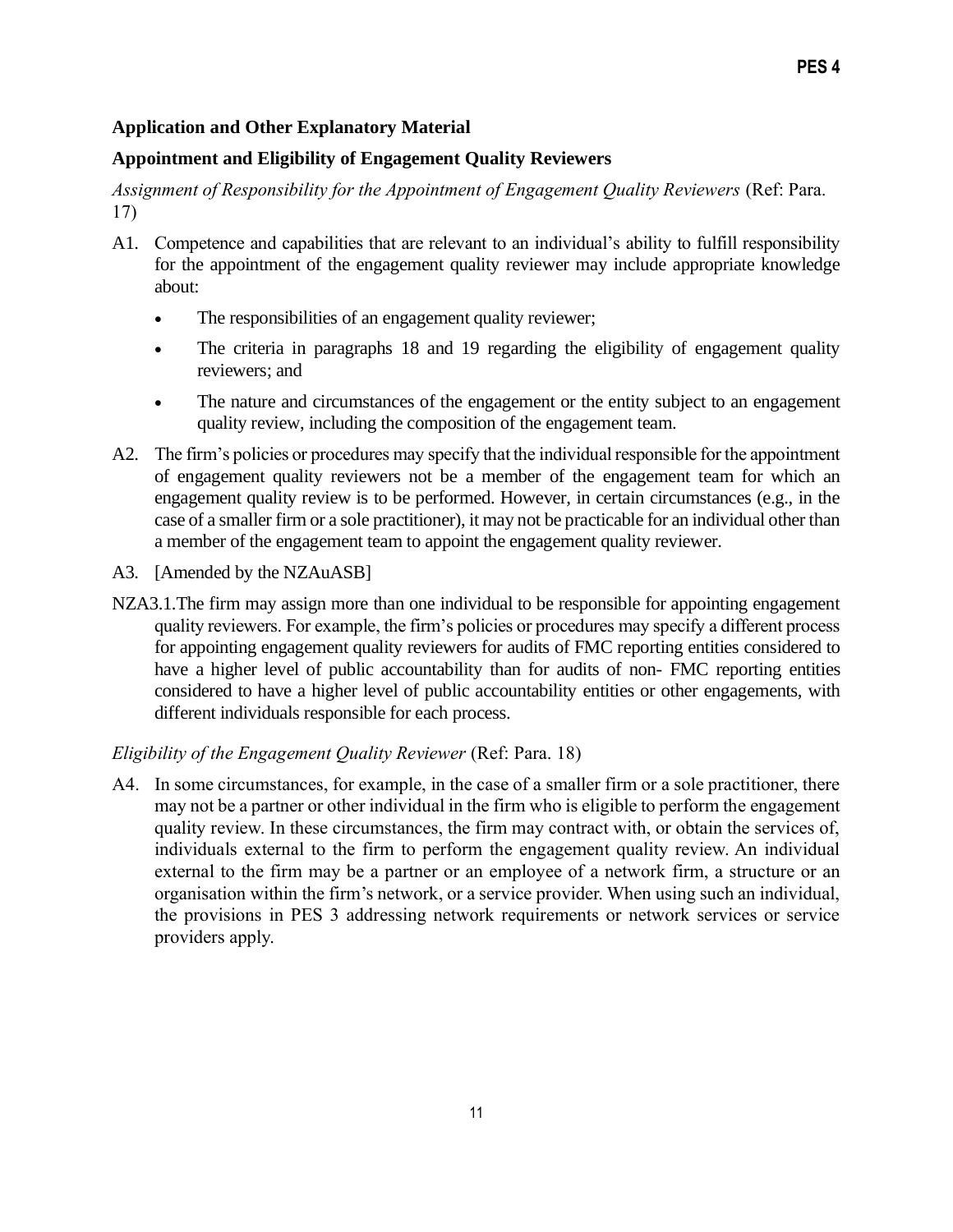# *Eligibility Criteria for the Engagement Quality Reviewer*

Competence and Capabilities, Including Sufficient Time (Ref: Para. 18(a))

- A5. PES 3 describes characteristics related to competence, including the integration and application of technical competence, professional skills, and professional ethics, values and attitudes.<sup>7</sup> Matters that the firm may consider in determining that an individual has the necessary competence to perform an engagement quality review include, for example:
	- An understanding of professional standards and applicable legal and regulatory requirements and of the firm's policies or procedures relevant to the engagement;
	- Knowledge of the entity's industry;
	- An understanding of, and experience relevant to, engagements of a similar nature and complexity; and
	- An understanding of the responsibilities of the engagement quality reviewer in performing and documenting the engagement quality review, which may be attained or enhanced by receiving relevant training from the firm.
- A6. The conditions, events, circumstances, actions or inactions considered by the firm in determining that an engagement quality review is an appropriate response to address one or more quality risk(s)<sup>8</sup> may be an important consideration in the firm's determination of the competence and capabilities required to perform the engagement quality review for that engagement. Other considerations that the firm may take into account in determining whether the engagement quality reviewer has the competence and capabilities, including sufficient time, needed to evaluate the significant judgements made by the engagement team and the conclusions reached thereon include, for example:
	- The nature of the entity.
	- The specialisation and complexity of the industry or regulatory environment in which the entity operates.
	- The extent to which the engagement relates to matters requiring specialised expertise (e.g., with respect to information technology (IT) or specialised areas of accounting or auditing), or scientific and engineering expertise, such as may be needed for certain assurance engagements. Also see paragraph A19.
- A7. In evaluating the competence and capabilities of an individual who may be appointed as an engagement quality reviewer, the findings arising from the firm's monitoring activities (e.g., findings from the inspection of engagements for which the individual was an engagement team member or engagement quality reviewer) or the results of external inspections may also be relevant considerations.
- A8. A lack of appropriate competence or capabilities affects the ability of the engagement quality reviewer to exercise appropriate professional judgement in performing the review. For example,

<sup>7</sup> PES 3, paragraph A88

PES 3, paragraph A134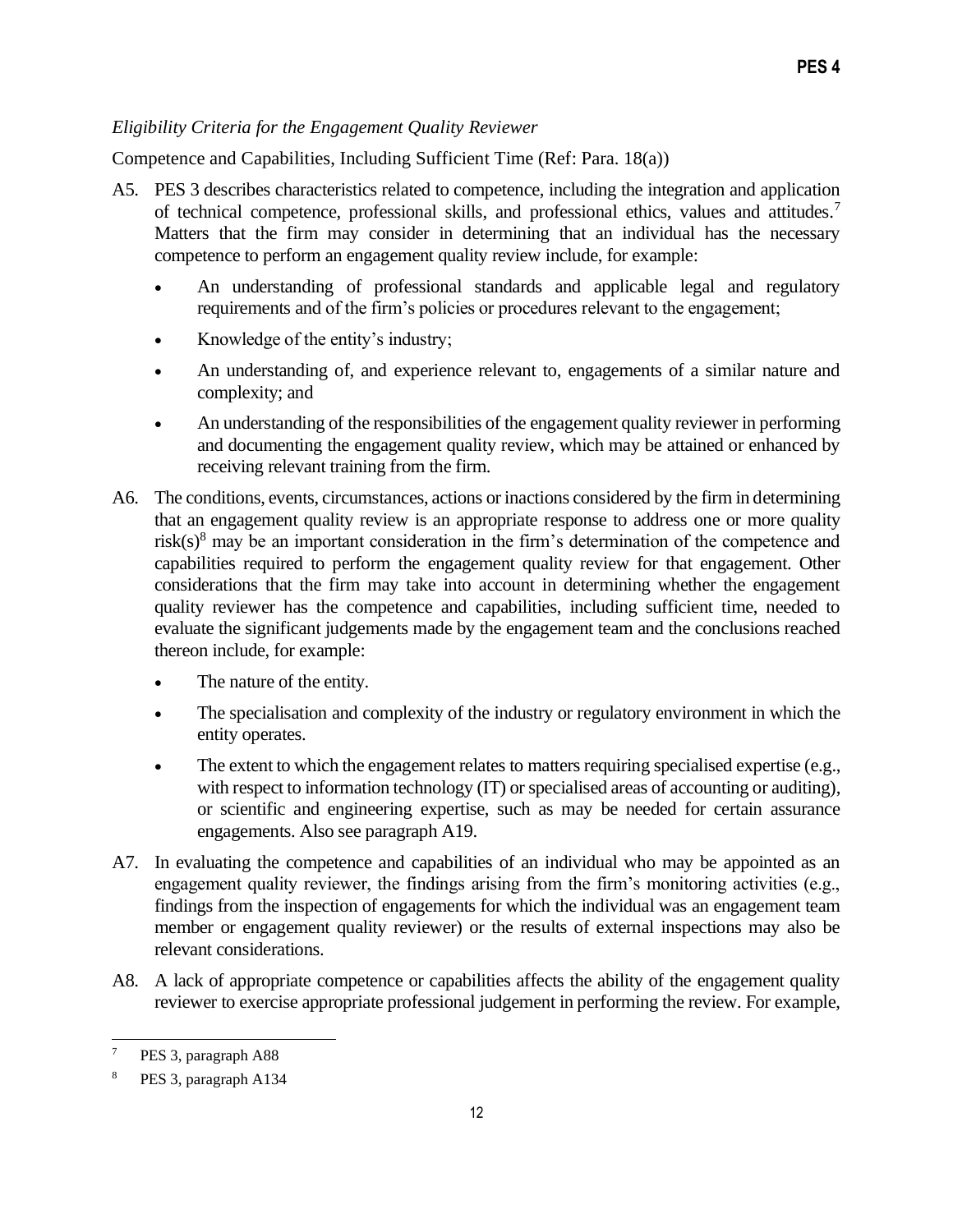an engagement quality reviewer who lacks relevant industry experience may not possess the ability or confidence necessary to evaluate and, where appropriate, challenge significant judgements made, and the exercise of professional scepticism, by the engagement team on a complex, industry-specific accounting or auditing matter.

Appropriate Authority (Ref: Para. 18(a))

A9. Actions at the firm level help to establish the authority of the engagement quality reviewer. For example, by creating a culture of respect for the role of the engagement quality reviewer, the engagement quality reviewer is less likely to experience pressure from the engagement partner or other personnel to inappropriately influence the outcome of the engagement quality review. In some cases, the engagement quality reviewer's authority may be enhanced by the firm's policies or procedures to address differences of opinion, which may include actions the engagement quality reviewer may take when a disagreement occurs between the engagement quality reviewer and the engagement team.

A10. The authority of the engagement quality reviewer may be diminished when:

- The culture within the firm promotes respect for authority only of personnel at a higher level of hierarchy within the firm.
- The engagement quality reviewer has a reporting line to the engagement partner, for example, when the engagement partner holds a leadership position in the firm or is responsible for determining the compensation of the engagement quality reviewer.

Public Sector Considerations

A11. In the public sector, an auditor (e.g., an Auditor General, or other suitably qualified individual appointed on behalf of the Auditor General) may act in a role equivalent to that of the engagement partner with overall responsibility for public sector audits. In such circumstances, the selection of the engagement quality reviewer may include consideration of the need for independence and the ability of the engagement quality reviewer to provide an objective evaluation.

Relevant Ethical Requirements (Ref: Para. 13(c), 18(b))

- A12. The relevant ethical requirements that are applicable when undertaking an engagement quality review may vary, depending on the nature and circumstances of the engagement or the entity. Various provisions of relevant ethical requirements may apply only to individual assurance practitioners, such as an engagement quality reviewer, and not the firm itself.
- A13. Relevant ethical requirements may include specific independence requirements that would apply to individual assurance practitioners, such as an engagement quality reviewer. Relevant ethical requirements may also include provisions that address threats to independence created by long association with an audit or assurance client. The application of any such provisions dealing with long association is distinct from, but may need to be taken into consideration in applying, the required cooling-off period in accordance with paragraph 19.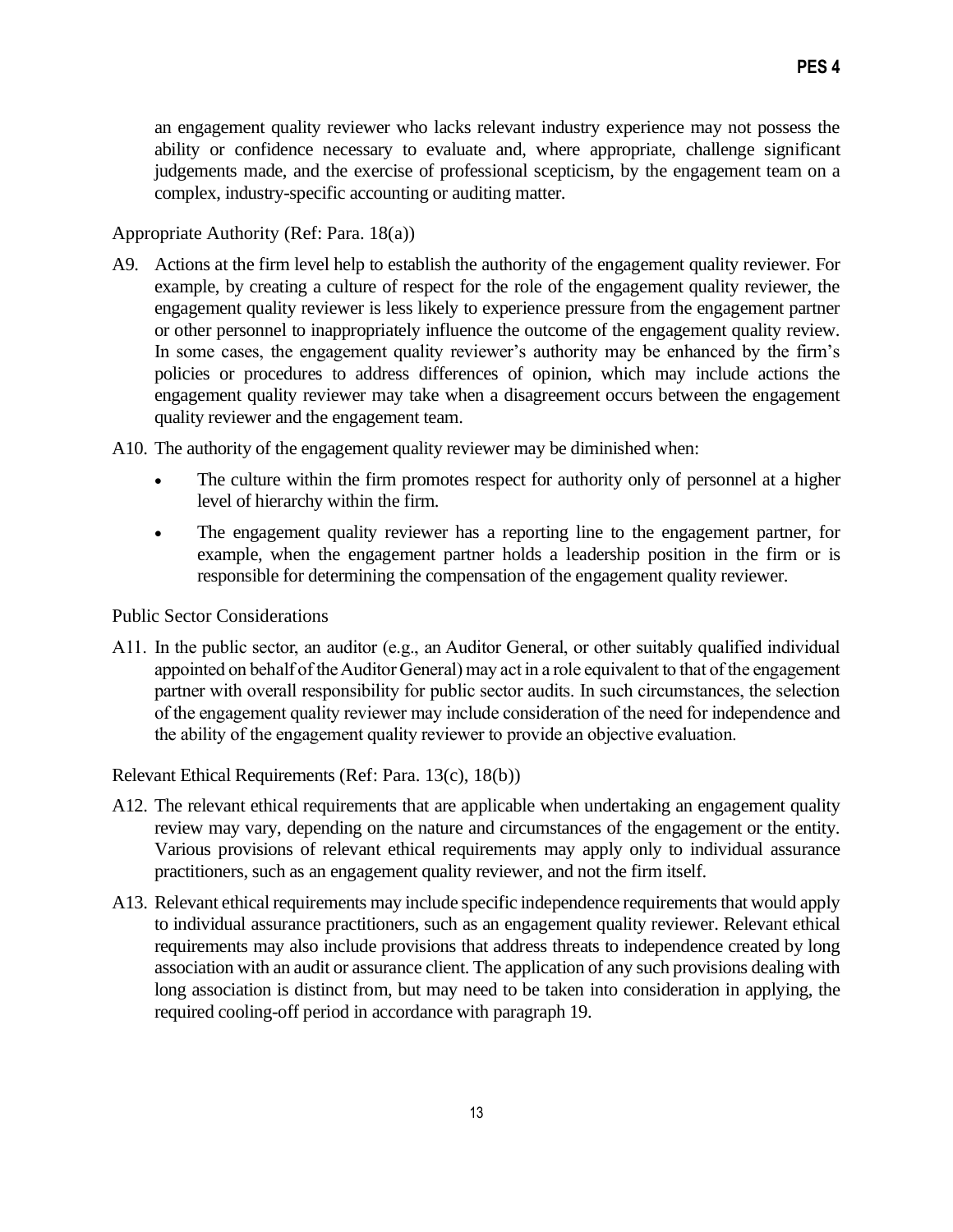Threats to the objectivity of the engagement quality reviewer

- A14. Threats to the engagement quality reviewer's objectivity may be created by a broad range of facts and circumstances. For example:
	- A self-review threat may be created when the engagement quality reviewer previously was involved with significant judgements made by the engagement team, in particular as the engagement partner or other engagement team member.
	- A familiarity or self-interest threat may arise when the engagement quality reviewer is a close or immediate family member of the engagement partner or another member of the engagement team, or through close personal relationships with members of the engagement team.
	- An intimidation threat may be created when actual or perceived pressure is exerted on the engagement quality reviewer (e.g., when the engagement partner is an aggressive or dominant individual, or the engagement quality reviewer has a reporting line to the engagement partner).
- A15. Relevant ethical requirements may include requirements and guidance to identify, evaluate and address threats to objectivity. For example, PES 1 provides specific guidance, including examples of:
	- Circumstances where threats to objectivity may be created when an assurance practitioner is appointed as an engagement quality reviewer;
	- Factors that are relevant in evaluating the level of such threats; and
	- Actions, including safeguards, that might address such threats.

Law or Regulation Relevant to the Eligibility of the Engagement Quality Reviewer (Ref: Para. 18(c))

A16. Law or regulation may prescribe additional requirements regarding the eligibility of the engagement quality reviewer. For example, in some jurisdictions, the engagement quality reviewer may need to possess certain qualifications or be licensed to be able to perform the engagement quality review.

# *Cooling-Off Period for an Individual After Previously Serving as the Engagement Partner* (Ref: Para. 19)

A17. In recurring engagements, the matters on which significant judgements are made often do not vary. Therefore, significant judgements made in prior periods may continue to affect judgements of the engagement team in subsequent periods. The ability of an engagement quality reviewer to perform an objective evaluation of significant judgements is therefore affected when the individual was previously involved with those judgements as the engagement partner. In such circumstances, it is important that appropriate safeguards are put in place to reduce threats to objectivity, in particular the self-review threat, to an acceptable level. Accordingly, this PES requires the firm to establish policies or procedures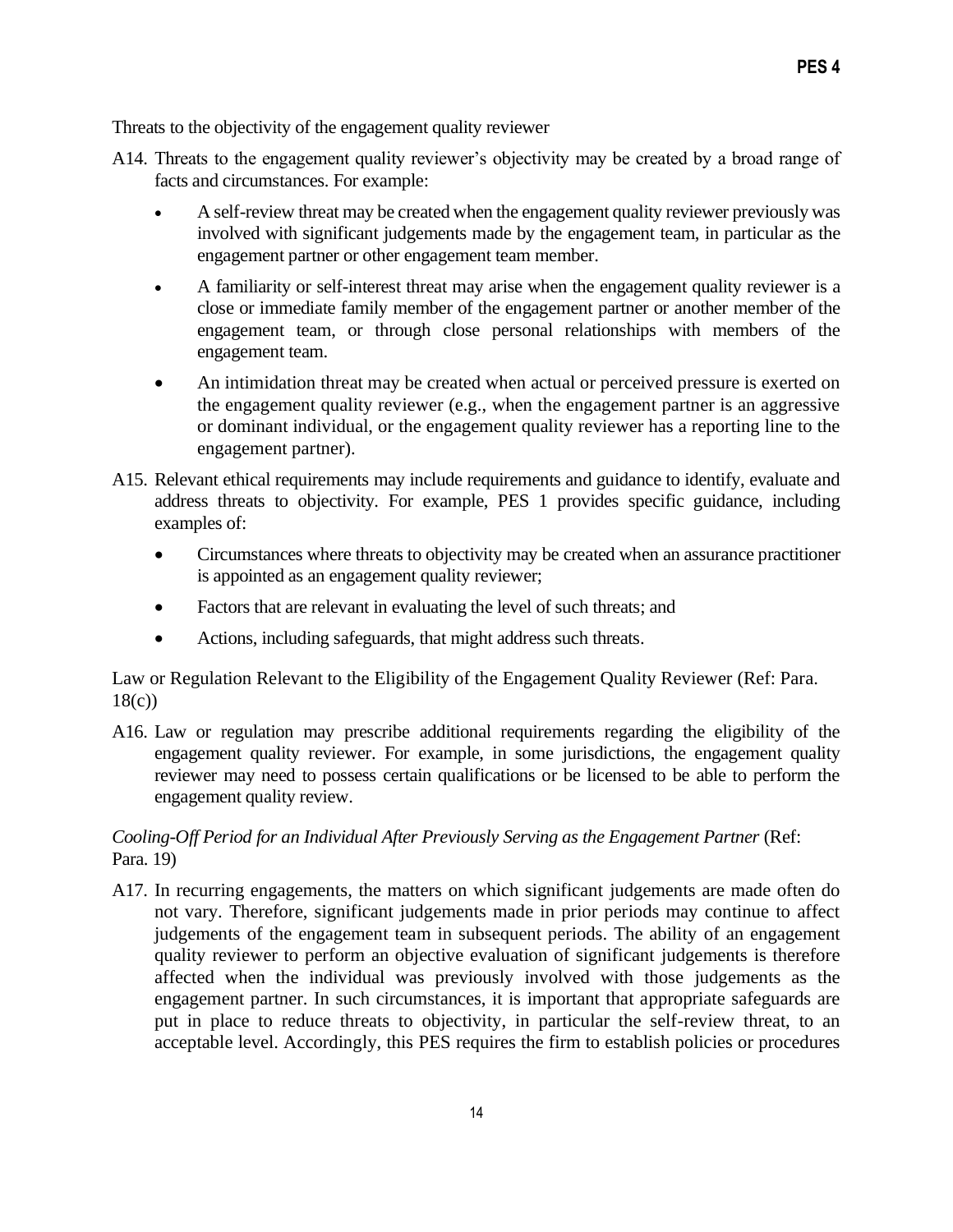that specify a cooling-off period during which the engagement partner is precluded from being appointed as the engagement quality reviewer.

A18. The firm's policies or procedures also may address whether a cooling-off period is appropriate for an individual other than the engagement partner before becoming eligible to be appointed as the engagement quality reviewer on that engagement. In this regard, the firm may consider the nature of that individual's role and previous involvement with the significant judgements made on the engagement. For example, the firm may determine that an engagement partner responsible for the performance of audit procedures on the financial information of a component in a group audit engagement may not be eligible to be appointed as the group engagement quality reviewer because of that audit partner's involvement in the significant judgements affecting the group audit engagement.

#### *Circumstances When the Engagement Quality Reviewer Uses Assistants* (Ref: Para. 20–21)

- A19. In certain circumstances, it may be appropriate for the engagement quality reviewer to be assisted by an individual or team of individuals with the relevant expertise. For example, highly specialised knowledge, skills or expertise may be useful for understanding certain transactions undertaken by the entity to help the engagement quality reviewer evaluate the significant judgements made by the engagement team related to those transactions.
- A20. The guidance in paragraph A14 may be helpful to the firm when establishing policies or procedures that address threats to objectivity of individuals who assist the engagement quality reviewer.
- A21. When the engagement quality reviewer is assisted by an individual external to the firm, the assistant's responsibilities, including those related to compliance with relevant ethical requirements, may be set out in the contract or other agreement between the firm and the assistant.
- A22. The firm's policies or procedures may include responsibilities of the engagement quality reviewer to:
	- Consider whether assistants understand their instructions and whether the work is being carried out in accordance with the planned approach to the engagement quality review; and
	- Address matters raised by assistants, considering their significance and modifying the planned approach appropriately.

## *Impairment of the Engagement Quality Reviewer's Eligibility to Perform the Engagement Quality Review* (Ref: Para. 22–23)

- A23. Factors that may be relevant to the firm in considering whether the eligibility of the engagement quality reviewer to perform the engagement quality review is impaired include:
	- Whether changes in the circumstances of the engagement result in the engagement quality reviewer no longer having the appropriate competence and capabilities to perform the review;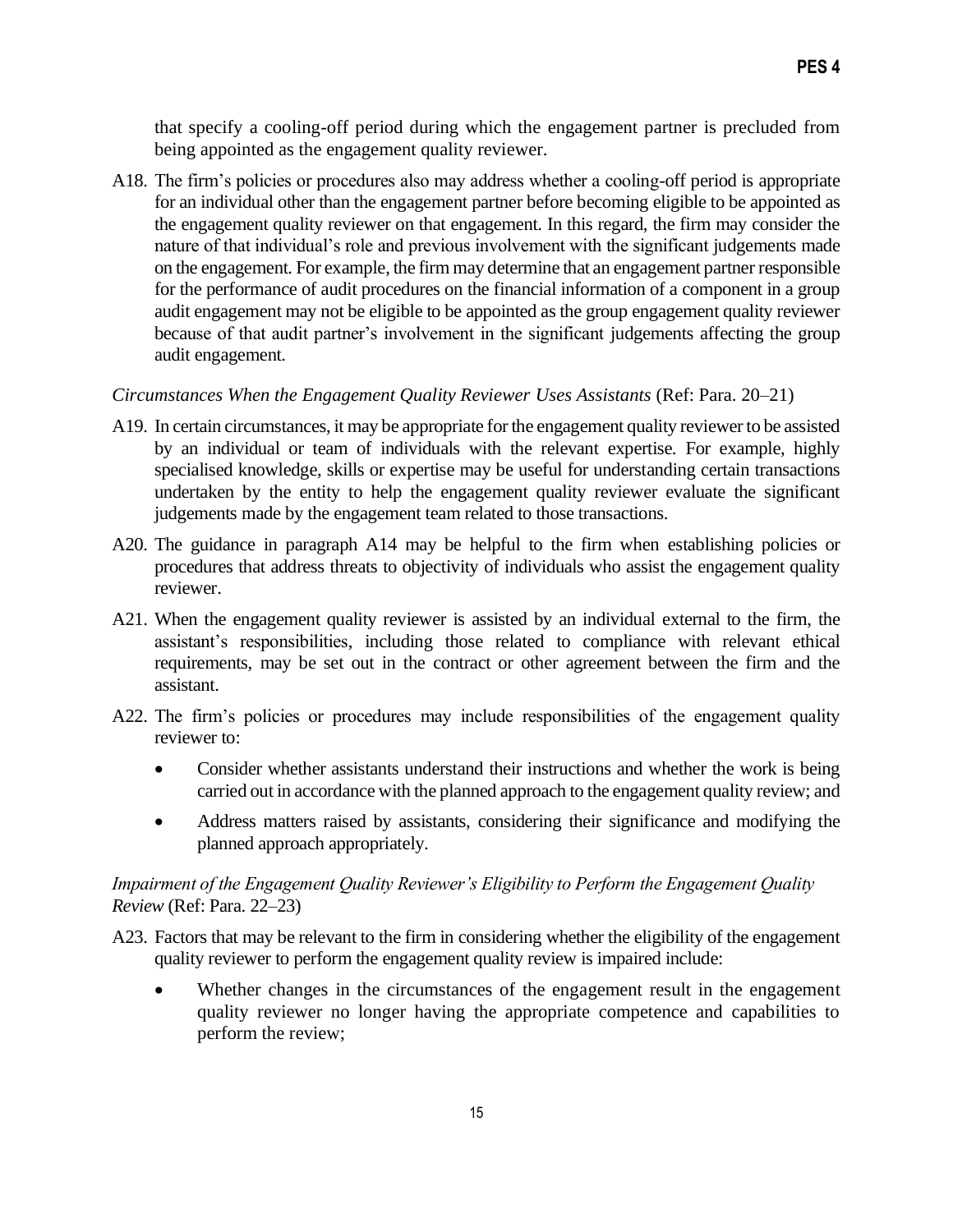- Whether changes in the other responsibilities of the engagement quality reviewer indicate that the individual no longer has sufficient time to perform the review; or
- Notification from the engagement quality reviewer in accordance with paragraph 23.
- A24. In circumstances in which the engagement quality reviewer's eligibility to perform the engagement quality review becomes impaired, the firm's policies or procedures may set out a process by which alternative eligible individuals are identified. The firm's policies or procedures may also address the responsibility of the individual appointed to replace the engagement quality reviewer to perform procedures sufficient to fulfill the requirements of this PES with respect to the performance of the engagement quality review. Such policies or procedures may further address the need for consultation in such circumstances.

# **Performance of the Engagement Quality Review** (Ref: Para. 24–27)

*Engagement Partner Responsibilities in Relation to the Engagement Quality Review* (Ref: Para. 24(b))

- A25. ISA (NZ) 220 (Revised)<sup>9</sup> establishes the requirements for the engagement partner in audit engagements for which an engagement quality review is required, including:
	- Determining that an engagement quality reviewer has been appointed;
	- Cooperating with the engagement quality reviewer and informing other members of the engagement team of their responsibility to do so;
	- Discussing significant matters and significant judgements arising during the audit engagement, including those identified during the engagement quality review, with the engagement quality reviewer; and
	- Not dating the auditor's report until the completion of the engagement quality review.
- A26. ISAE (NZ) 3000 (Revised)<sup>10</sup> also establishes requirements for the engagement partner in relation to the engagement quality review.

# *Discussions Between the Engagement Quality Reviewer and the Engagement Team* (Ref: Para.  $24(c)$

A27. Frequent communication between the engagement team and engagement quality reviewer throughout the engagement may assist in facilitating an effective and timely engagement quality review. However, a threat to the objectivity of the engagement quality reviewer may be created depending on the timing and extent of the discussions with the engagement team about a significant judgement. The firm's policies or procedures may set out the actions to be taken by the engagement quality reviewer or the engagement team to avoid situations in which the engagement quality reviewer is, or may be perceived to be, making decisions on behalf of the engagement team. For example, in these circumstances the firm may require consultation about

<sup>9</sup> International Standard on Auditing (New Zealand) (ISA (NZ)) 220 (Revised), *Quality Management for an Audit of Financial Statements*, paragraph 36

<sup>10</sup> International Standard on Assurance Engagements (New Zealand) (ISAE (NZ)) 3000 (Revised), *Assurance Engagements Other than Audits or Reviews of Historical Financial Information*, paragraph 36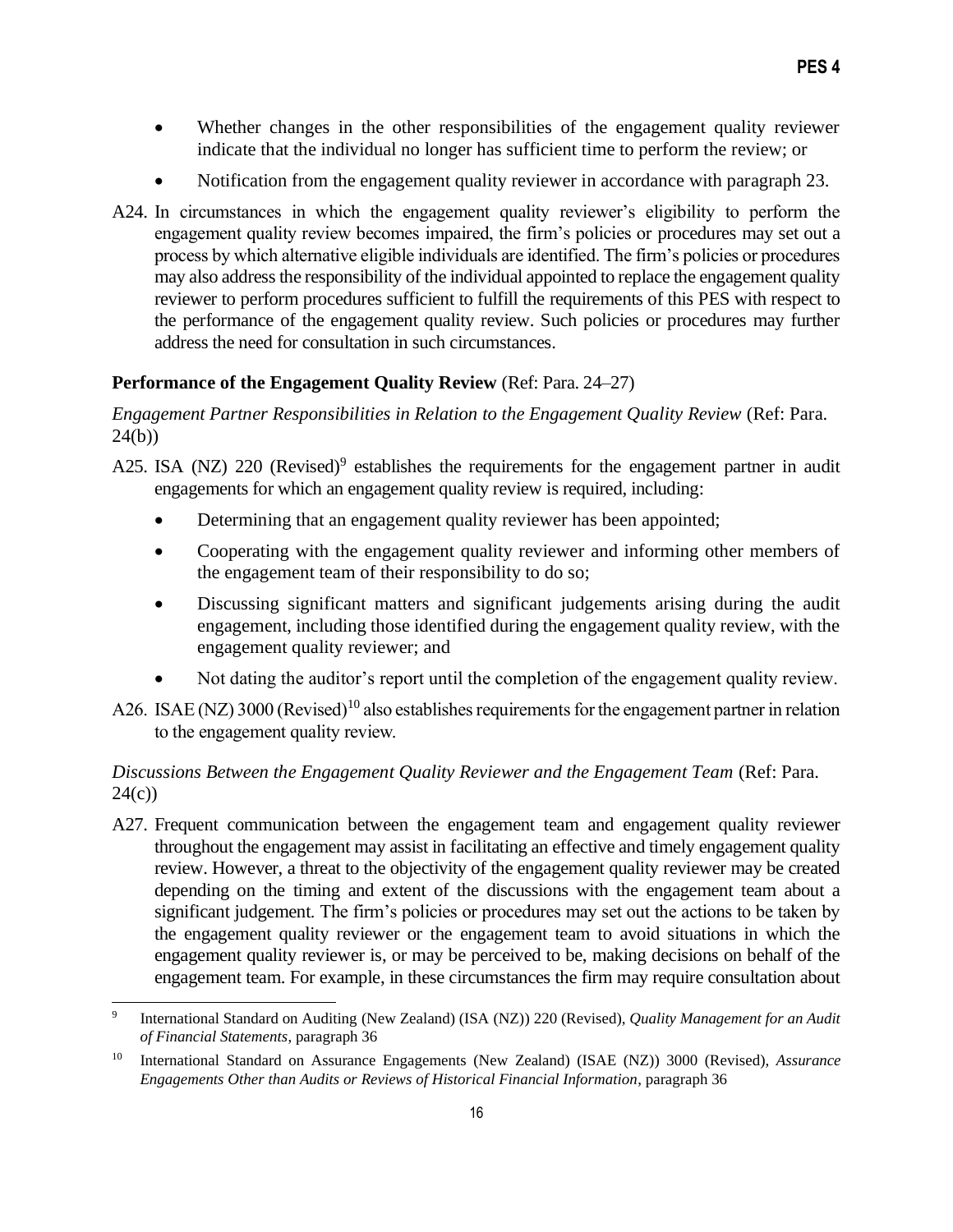such significant judgements with other relevant personnel in accordance with the firm's consultation policies or procedures.

### *Procedures Performed by the Engagement Quality Reviewer (Ref: Para. 25–27)*

- A28. The firm's policies or procedures may specify the nature, timing and extent of the procedures performed by the engagement quality reviewer and also may emphasize the importance of the engagement quality reviewer exercising professional judgement in performing the review.
- A29. The timing of the procedures performed by the engagement quality reviewer may depend on the nature and circumstances of the engagement or the entity, including the nature of the matters subject to the review. Timely review of the engagement documentation by the engagement quality reviewer throughout all stages of the engagement (e.g., planning, performing and reporting) allows matters to be promptly resolved to the engagement quality reviewer's satisfaction, on or before the date of the engagement report. For example, the engagement quality reviewer may perform procedures in relation to the overall strategy and plan for the engagement at the completion of the planning phase. Timely performance of the engagement quality review also may reinforce the exercise of professional judgement and, when applicable to the type of engagement, professional scepticism, by the engagement team in planning and performing the engagement.

A30. [Amended by the NZAuASB]

- NZA30.1The nature and extent of the engagement quality reviewer's procedures for a specific engagement may depend on, among other factors:
	- The reasons for the assessments given to quality risks,<sup>11</sup> for example, engagements performed for entities in emerging industries or with complex transactions.
	- Identified deficiencies, and the remedial actions to address the identified deficiencies, related to the firm's monitoring and remediation process, and any related guidance issued by the firm, which may indicate areas where more extensive procedures need to be performed by the engagement quality reviewer.
	- The complexity of the engagement.
	- The nature and size of the entity, including whether the entity is a FMC reporting entity considered to have a higher level of public accountability.
	- Findings relevant to the engagement, such as the results of inspections undertaken by an external oversight authority in a prior period, or other concerns raised about the quality of the work of the engagement team.
	- Information obtained from the firm's acceptance and continuance of client relationships and specific engagements.
	- For assurance engagements, the engagement team's identification and assessment of, and responses to, risks of material misstatement in the engagement.

PES 3, paragraph A49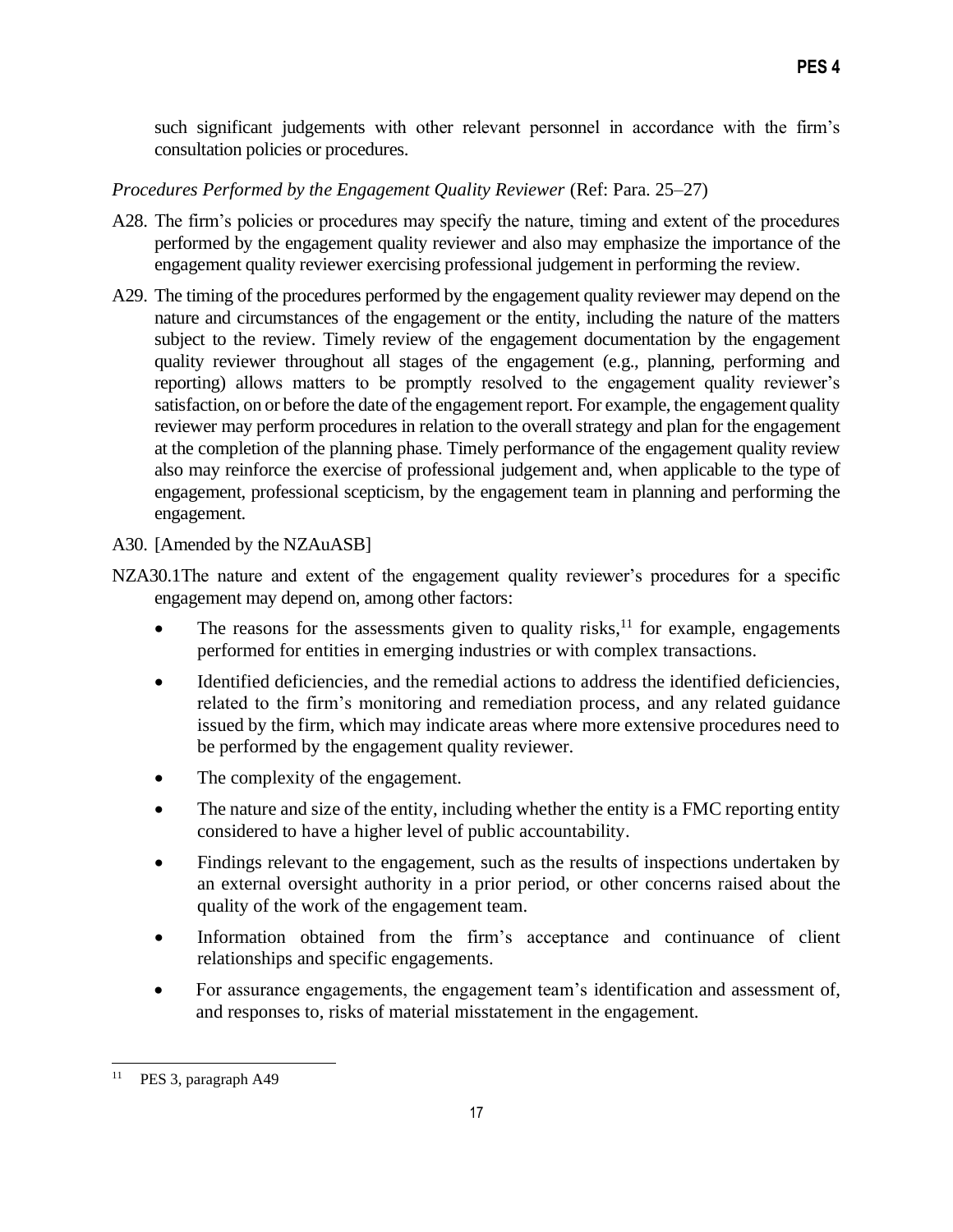- Whether members of the engagement team have cooperated with the engagement quality reviewer. The firm's policies or procedures may address the actions the engagement quality reviewer takes in circumstances when the engagement team has not cooperated with the engagement quality reviewer, for example, informing an appropriate individual in the firm so appropriate action can be taken to resolve the issue.
- A31. The nature, timing and extent of the engagement quality reviewer's procedures may need to change based on circumstances encountered in performing the engagement quality review.

Group Audit Considerations

- A32. The performance of an engagement quality review for an audit of group financial statements may involve additional considerations for the individual appointed as the engagement quality reviewer for the group audit, depending on the size and complexity of the group. Paragraph 21(a) requires the firm's policies or procedures to require the engagement quality reviewer to take overall responsibility for the performance of the engagement quality review. In doing so, for larger and more complex group audits, the group engagement quality reviewer may need to discuss significant matters and significant judgements with key members of the engagement team other than the group engagement team (e.g., those responsible for performing audit procedures on the financial information of a component). In these circumstances, the engagement quality reviewer may be assisted by individuals in accordance with paragraph 20. The guidance in paragraph A22 may be helpful when the engagement quality reviewer for the group audit is using assistants.
- A33. In some cases, an engagement quality reviewer may be appointed for an audit of an entity or business unit that is part of a group, for example, when such an audit is required by law, regulation or other reasons. In these circumstances, communication between the engagement quality reviewer for the group audit and the engagement quality reviewer for the audit of that entity or business unit may help the group engagement quality reviewer in fulfilling the responsibilities in accordance with paragraph 21(a). For example, this may be the case when the entity or business unit has been identified as a component for purposes of the group audit and significant judgements related to the group audit have been made at the component level.

Information Communicated by the Engagement Team and the Firm (Ref: Para. 25(a))

A34. Obtaining an understanding of information communicated by the engagement team and the firm in accordance with paragraph 25(a) may assist the engagement quality reviewer in understanding the significant judgements that may be expected for the engagement. Such an understanding may also provide the engagement quality reviewer with a basis for discussions with the engagement team about the significant matters and significant judgements made in planning, performing and reporting on the engagement. For example, a deficiency identified by the firm may relate to significant judgements made by other engagement teams for certain accounting estimates for a particular industry. When this is the case, such information may be relevant to the significant judgements made on the engagement with respect to those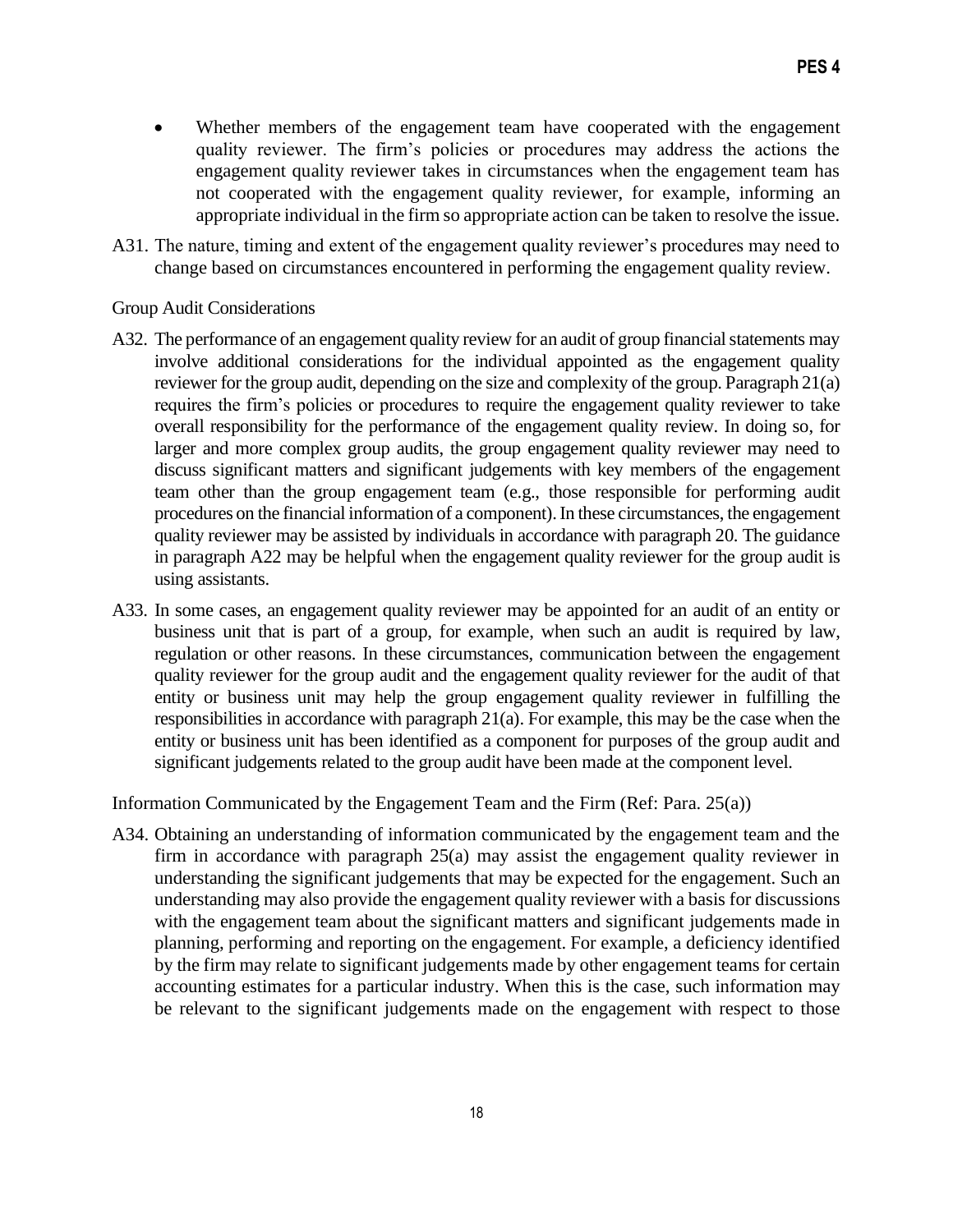accounting estimates, and therefore may provide the engagement quality reviewer with a basis for discussions with the engagement team in accordance with paragraph 25(b).

Significant Matters and Significant Judgements (Ref: Para. 25(b)–25(c))

- A35. For audits of financial statements, ISA 220 (NZ) (Revised)<sup>12</sup> requires the engagement partner to review audit documentation relating to significant matters<sup>13</sup> and significant judgements, including those relating to difficult or contentious matters identified during the engagement, and the conclusions reached.
- A36. For audits of financial statements, ISA 220 (NZ) (Revised)<sup>14</sup> provides examples of significant judgements that may be identified by the engagement partner related to the overall audit strategy and audit plan for undertaking the engagement, the execution of the engagement and the overall conclusions reached by the engagement team.
- A37. For engagements other than audits of financial statements, the significant judgements made by the engagement team may depend on the nature and circumstances of the engagement or the entity. For example, in an assurance engagement performed in accordance with ISAE (NZ) 3000 (Revised), the engagement team's determination of whether the criteria to be applied in the preparation of the subject matter information are suitable for the engagement may involve or require significant judgement.
- A38. In performing the engagement quality review, the engagement quality reviewer may become aware of other areas where significant judgements would have been expected to be made by the engagement team for which further information may be needed about the engagement team's procedures performed or the basis for conclusions reached. In those circumstances, discussions with the engagement quality reviewer may result in the engagement team concluding that additional procedures need to be performed.
- A39. The information obtained in accordance with paragraphs 25(a) and 25(b), and the review of selected engagement documentation, assists the engagement quality reviewer in evaluating the engagement team's basis for making the significant judgements. Other considerations that may be relevant to the engagement quality reviewer's evaluation include, for example:
	- Remaining alert to changes in the nature and circumstances of the engagement or the entity that may result in changes in the significant judgements made by the engagement team;
	- Applying an unbiased view in evaluating responses from the engagement team; and
	- Following up on inconsistencies identified in reviewing engagement documentation, or inconsistent responses by the engagement team to questions relating to the significant judgements made.
- A40. The firm's policies or procedures may specify engagement documentation to be reviewed by the engagement quality reviewer. In addition, such policies or procedures may indicate that

<sup>&</sup>lt;sup>12</sup> ISA (NZ) 220 (Revised), paragraph 31

<sup>13</sup> ISA (NZ) 230, *Audit Documentation*, paragraph 8(c)

<sup>&</sup>lt;sup>14</sup> ISA (NZ) 220 (Revised), paragraph A92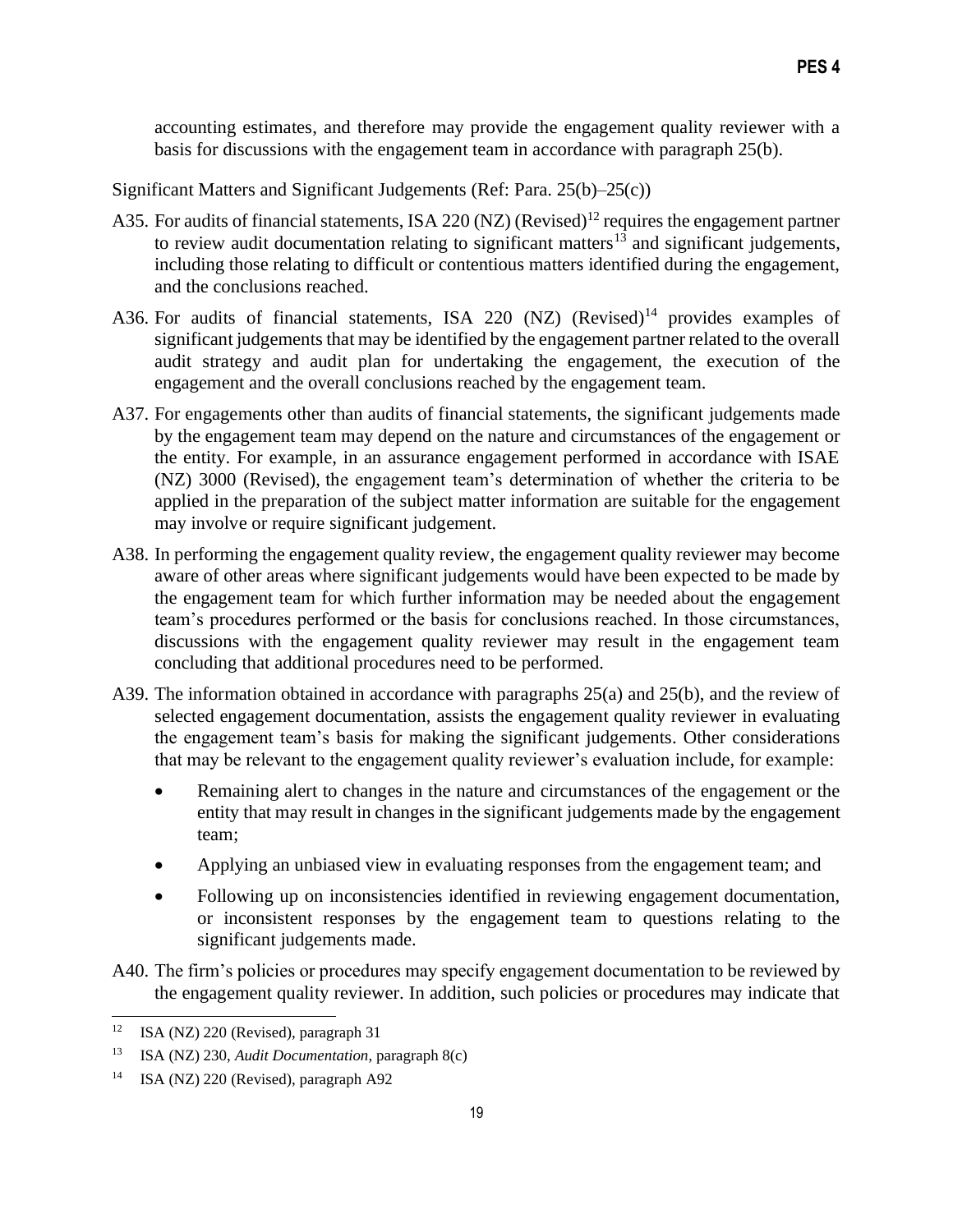the engagement quality reviewer exercises professional judgement in selecting additional engagement documentation to be reviewed relating to significant judgements made by the engagement team.

- A41. Discussions about significant judgements with the engagement partner, and if applicable, other members of the engagement team, together with the engagement team's documentation, may assist the engagement quality reviewer in evaluating the exercise of professional scepticism, when applicable to the engagement, by the engagement team in relation to those significant judgements.
- A42. For audits of financial statements, ISA (NZ)  $220$  (Revised)<sup>15</sup> provides examples of the impediments to the exercise of professional scepticism at the engagement level, unconscious auditor biases that may impede the exercise of professional scepticism, and possible actions that the engagement team may take to mitigate impediments to the exercise of professional scepticism at the engagement level.
- A43. For audits of financial statements, the requirements and relevant application material in ISA (NZ) 315 (Revised 2019),<sup>16</sup> ISA (NZ)  $\overline{540}$  (Revised)<sup>17</sup> and other ISAs (NZ) also provide examples of areas in an audit where the auditor exercises professional scepticism, or examples of where appropriate documentation may help provide evidence about how the auditor exercised professional scepticism. Such guidance may also assist the engagement quality reviewer in evaluating the exercise of professional scepticism by the engagement team.

Whether Relevant Ethical Requirements Relating to Independence Have Been Fulfilled (Ref: Para. 25(d))

A44. ISA (NZ) 220 (Revised)<sup>18</sup> requires the engagement partner, prior to dating the auditor's report, to take responsibility for determining whether relevant ethical requirements, including those related to independence, have been fulfilled.

Whether Consultation Has Taken Place on Difficult or Contentious Matters or Matters Involving Differences of Opinion (Ref: Para. 25(e))

A45. PES 3<sup>19</sup> addresses consultation on difficult or contentious matters and differences of opinion within the engagement team, or between the engagement team and the engagement quality reviewer or individuals performing activities within the firm's system of quality management.

<sup>15</sup> ISA (NZ) 220 (Revised), paragraphs A34-A36

<sup>16</sup> ISA (NZ) 315 (Revised 2019), *Identifying and Assessing the Risks of Material Misstatement*, paragraph A238

<sup>17</sup> ISA (NZ) 540 (Revised), *Auditing Accounting Estimates and Related Disclosures*, paragraph A11

<sup>18</sup> ISA (NZ) 220 (Revised), paragraph 21

<sup>&</sup>lt;sup>19</sup> PES 3, paragraphs  $31(d)$ ,  $31(e)$  and A79-A82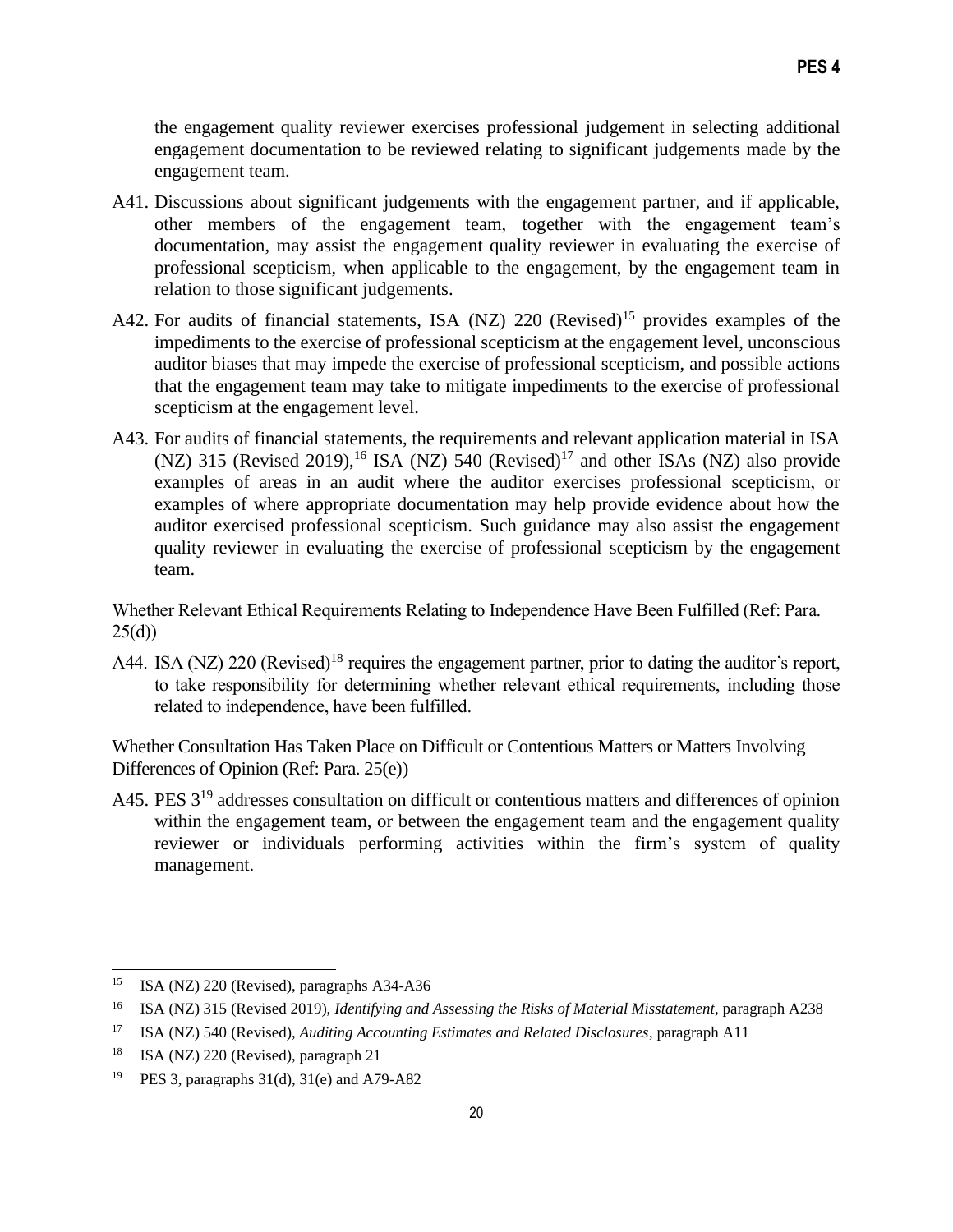Sufficient and Appropriate Involvement of the Engagement Partner on the Engagement (Ref: Para. 25(f))

A46. ISA (NZ) 220 (Revised)<sup>20</sup> requires the engagement partner to determine, prior to dating the auditor's report, that the engagement partner's involvement has been sufficient and appropriate throughout the audit engagement such that the engagement partner has the basis for determining that the significant judgements made and the conclusions reached are appropriate given the nature and circumstances of the engagement. ISA (NZ) 220 (Revised)<sup>21</sup> also indicates that the documentation of the involvement of the engagement partner may be accomplished in different ways. Discussions with the engagement team, and review of such engagement documentation, may assist the engagement quality reviewer's evaluation of the basis for the engagement partner's determination that the engagement partner's involvement has been sufficient and appropriate.

Review of Financial Statements and Engagement Reports (Ref: Para. 25(g))

- A47. For audits of financial statements, the engagement quality reviewer's review of the financial statements and auditor's report thereon may include consideration of whether the presentation and disclosure of matters relating to the significant judgements made by the engagement team are consistent with the engagement quality reviewer's understanding of those matters based on the review of selected engagement documentation, and discussions with the engagement team. In reviewing the financial statements, the engagement quality reviewer may also become aware of other areas where significant judgements would have been expected to be made by the engagement team for which further information may be needed about the engagement team's procedures or conclusions. The guidance in this paragraph also applies to review engagements, and the related engagement report.
- A48. For other assurance and related services engagements, the engagement quality reviewer's review of the engagement report and, when applicable, the subject matter information may include considerations similar to those described in paragraph A47 (e.g., whether the presentation or description of matters relating to the significant judgements made by the engagement team are consistent with the engagement quality reviewer's understanding based on the procedures performed in connection with the review).

Unresolved Concerns of the Engagement Quality Reviewer (Ref: Para. 26)

A49. The firm's policies or procedures may specify the individual(s) in the firm to be notified if the engagement quality reviewer has unresolved concerns that the significant judgements made by the engagement team, or the conclusions reached thereon, are not appropriate. Such individual(s) may include the individual assigned the responsibility for the appointment of engagement quality reviewers. With respect to such unresolved concerns, the firm's policies or procedures may also require consultation within or outside the firm (e.g., a professional or regulatory body).

<sup>&</sup>lt;sup>20</sup> ISA (NZ) 220 (Revised), paragraph  $40(a)$ 

<sup>&</sup>lt;sup>21</sup> ISA (NZ) 220 (Revised), paragraph A118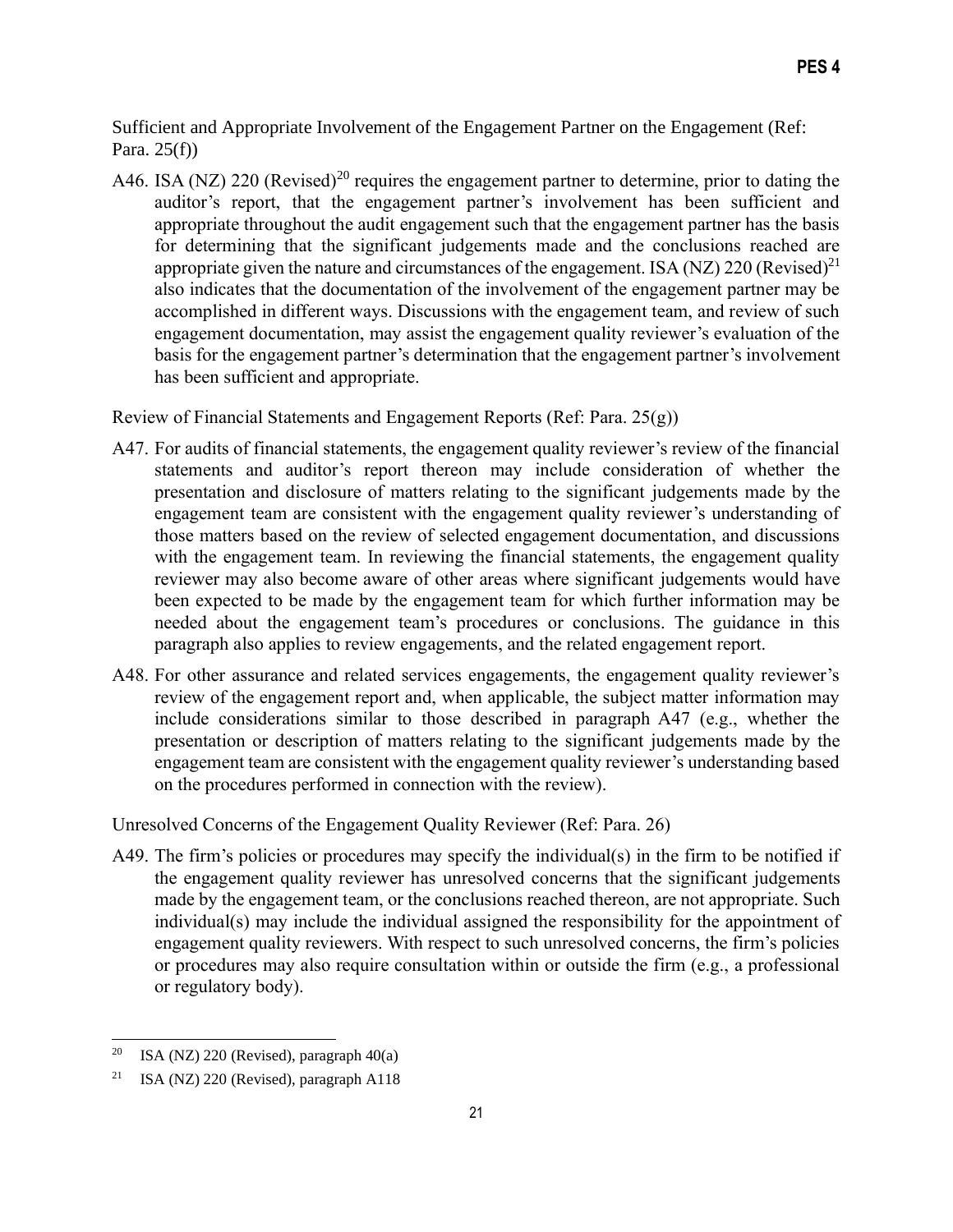#### **Documentation** (Ref: Para. 28–30)

- A50. Paragraphs 57 to 60 of PES 3 address the firm's documentation of its system of quality management. An engagement quality review performed in accordance with this PES is therefore subject to the documentation requirements in PES 3.
- A51. The form, content and extent of the documentation of the engagement quality review may depend on factors such as:
	- The nature and complexity of the engagement;
	- The nature of the entity;
	- The nature and complexity of the matters subject to the engagement quality review; and
	- The extent of the engagement documentation reviewed.
- A52. The performance and notification of the completion of the engagement quality review may be documented in a number of ways. For example, the engagement quality reviewer may document the review of engagement documentation electronically in the IT application for the performance of the engagement. Alternatively, the engagement quality reviewer may document the review through means of a memorandum. The engagement quality reviewer's procedures may also be documented in other ways, for example, in the minutes of the engagement team's discussions where the engagement quality reviewer was present.
- A53. Paragraph 24(b) requires that the firm's policies or procedures preclude the engagement partner from dating the engagement report until the completion of the engagement quality review, which includes resolving matters raised by the engagement quality reviewer. Provided that all requirements with respect to the performance of the engagement quality review have been fulfilled, the documentation of the review may be finalised after the date of the engagement report, but before the assembly of the final engagement file. However, firm policies or procedures may specify that the documentation of the engagement quality review needs to be finalised on or before the date of the engagement report.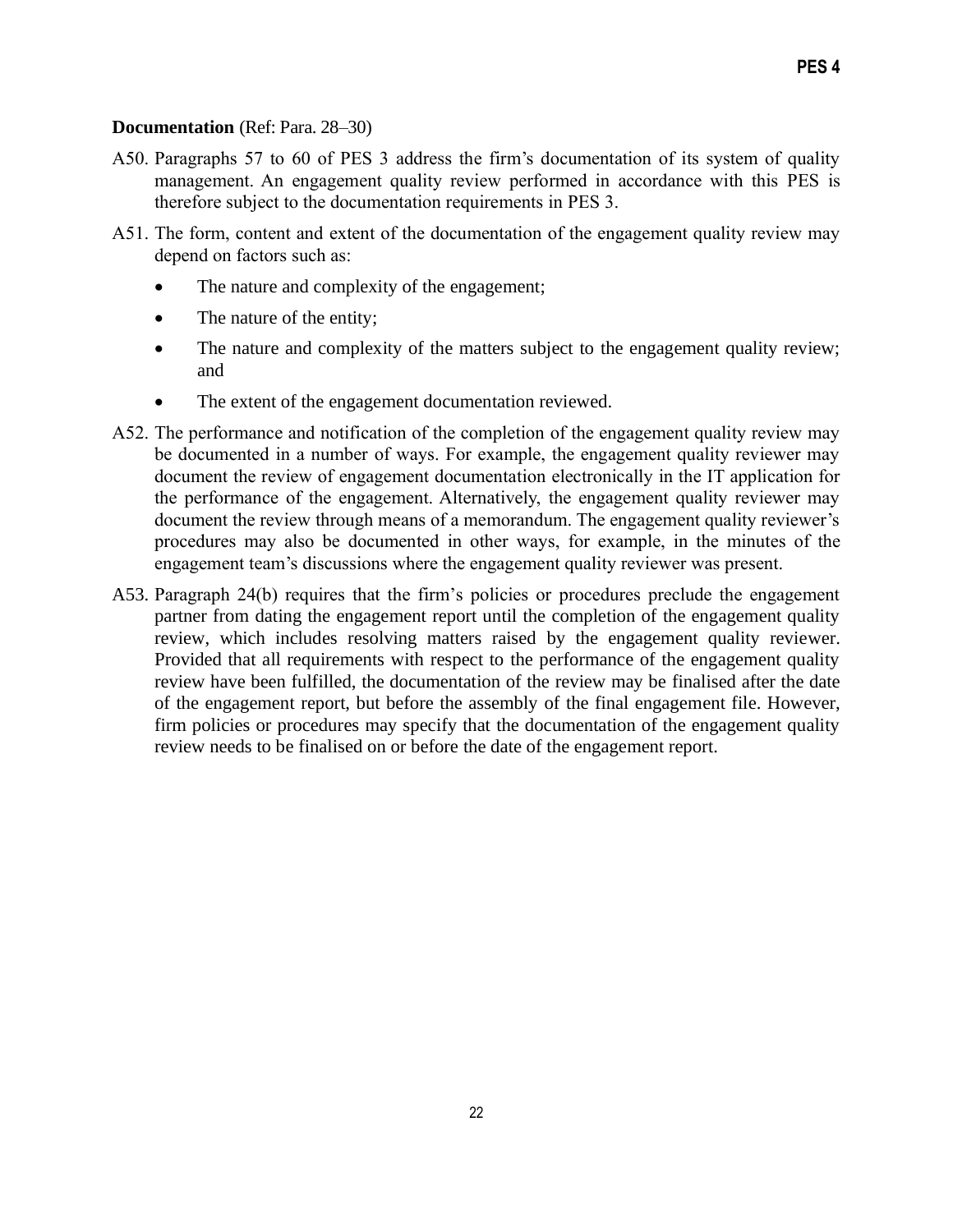## **Accompanying Attachment: Similarity to International and Australian Standards on Quality Management**

## **This conformity statement accompanies but is not part of PES 4.**

# **Conformity with International Standards on Quality Management**

This Professional and Ethical Standard conforms with International Standard on Quality Management (ISQM) 2, *Engagement Quality Reviews,* issued by the International Auditing and Assurance Standards Board (IAASB), an independent standard-setting board of the International Federation of Accountants (IFAC), in respect of audits and reviews of financial statements and other assurance engagements.

Requirements and application material that has been added to this Professional and Ethical Standard (and do not appear in the text of the equivalent ISQM 2) are identified with the prefix "NZ".

This Professional and Ethical Standard incorporates terminology and definitions used in New Zealand. Requirements that apply to listed entities have been broadened to apply to FMC reporting entities considered to have a higher level of public accountability in New Zealand. (Ref: NZA3.1)

Compliance with this Professional and Ethical Standard enables compliance with ISQM 2, to the extent that ISQM 2 applies to audits and reviews of financial statements, and other assurance engagements.

#### **Comparison with Australian Standards on Quality Management**

In Australia, the Australian Auditing and Assurance Standards Board (AUASB) has issued Auditing Standard ASQM 2 *Engagement Quality Reviews.*

The following introductory paragraphs and definitions are additional to or have been amended from ISQM 2 and PES 4:

| Paragraph | <b>Summary of Change</b>                                                              |  |
|-----------|---------------------------------------------------------------------------------------|--|
| Aus $2.1$ | Replaces ISQM 2 introductory paragraph 2, to introduce ASA 102 Compliance             |  |
|           | with Ethical Requirements when Performing Audits, Reviews and Other Assurance         |  |
|           | Engagements.                                                                          |  |
| Aus 2.2   | Additional to ISQM 1 to serve as a reminder that it is the responsibility of the firm |  |
|           | to ensure compliance with all relevant legal, regulatory or professional obligations. |  |
| Aus 13.1  | Replaces ISQM 2 paragraph 13(c) definition of 'Relevant ethical requirements'.        |  |
|           | Relevant ethical requirements are defined in ASA 102 Compliance with Ethical          |  |
|           | Requirements when Performing Audits, Reviews and Other Assurance                      |  |
|           | Engagements                                                                           |  |